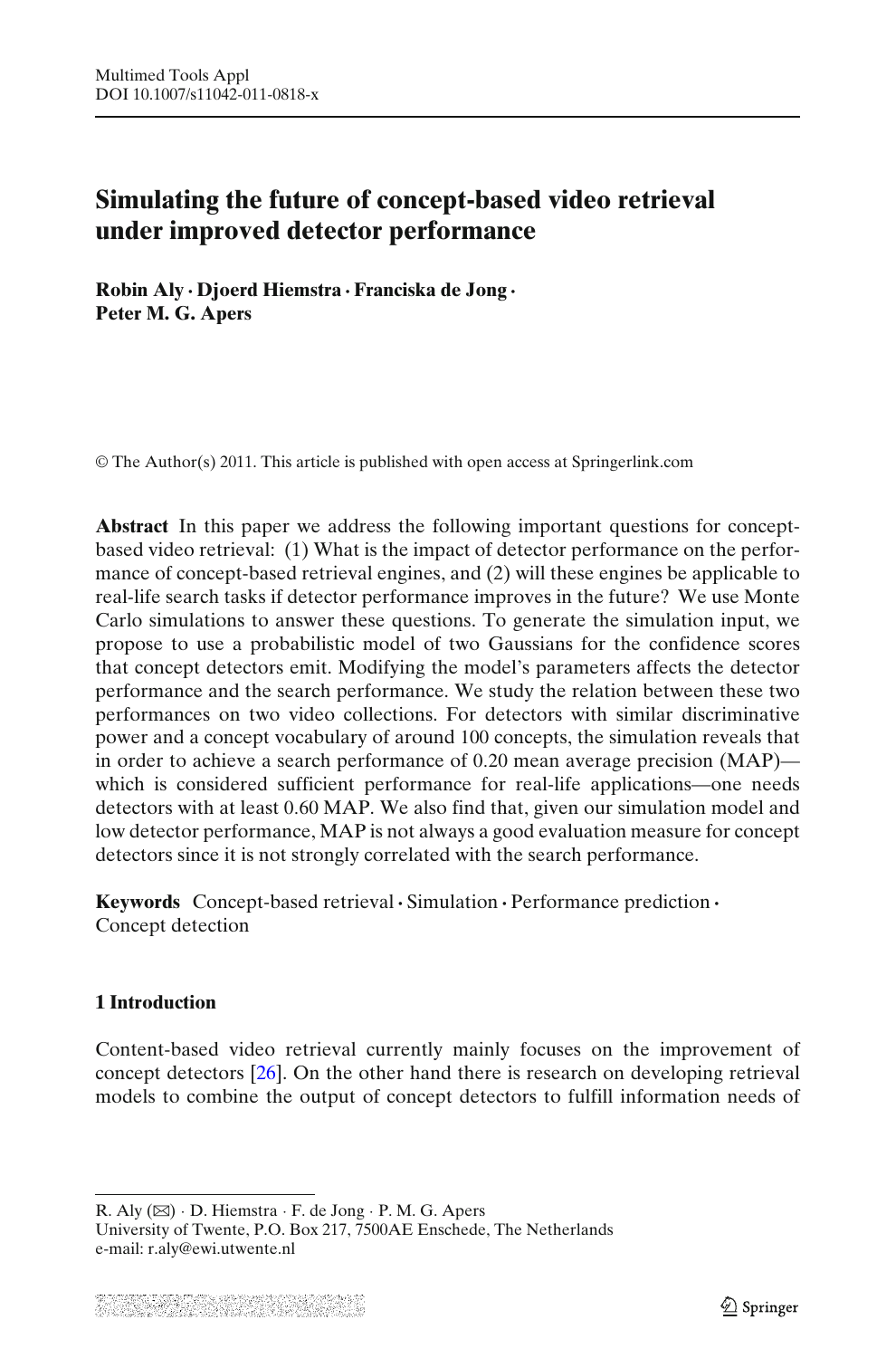users. Although concept-based retrieval is generally a promising retrieval paradigm, the search performance of currently available engines is often too low for large-scale application in real-life. Clearly, the overall search performance heavily depends on detector performance. Therefore, it is desirable to answer the following research questions: (1) *What is the impact of detector performance on the performance of concept-based retrieval engines, and* (2) *will these engines be applicable to real-life search tasks if detector performance improves in the future?* This paper investigates the use of Monte Carlo Simulations to answer this question.

Hauptmann et al. [\[12\]](#page-25-0) were the first to use a simulation-based approach to predict the achievable performance of concept-based video retrieval engines. In this work, noise is introduced into the known occurrences and absences of concepts by randomly flipping their states. Therefore, detectors are assumed to be binary classifiers which only differentiate between concept occurrence and absence. We argue that this approach can be improved upon since most retrieval engines today employ confidence scores or a probability measure based on these scores as document representations. The reason is that errors in binary classifications are frequent and the information of "shot  $x$  contains concept  $y$  with a confidence of  $z$ " needs to be exploited. For example, the concept *US-Flag* is often useful for answering the query "President Obama". However, the corresponding detector might classify no shots as containing the concept *US-Flag* but may find few shots more likely to contain a *US-Flag* than others, which could be exploited. Therefore, the simulation approach in this paper generates confidence scores for each shot and concept in a concept vocabulary which can then be transformed into probability measures as well as classifications.

This paper follows the Monte Carlo Simulation approach by Metropolis and Ulam [\[16](#page-25-0)] to predict the search performance of retrieval engines when the detector performance increases. The simulation approach requires a function which calculates a quantity of our interest based on a set of inputs. Here, this function will be the mean average precision (MAP) achieved by a retrieval engine in a search task and the inputs are the detector confidence scores in the collections. The application of the Monte Carlo Simulation approach allows us to split the stated research question into two sub-questions:

- 1. *How to model concept detectors?* In order to answer this question, we assume that confidence scores of detectors are independent from each other. Furthermore, we make the assumption that the confidence scores are normally distributed in the set of shots where the concept occurs and likewise where they are absent (the positive and negative class). This assumption is supported by studies of actual detector outputs in this paper and by Hastie and Tibshirani [\[11\]](#page-25-0) for the output of general classifiers. Therefore, our probabilistic model consists of a set of concept detectors where each detector is defined by the parameters of two Gaussian distributions.
- 2. *What search performance to expect from a retrieval engine for a given detector model?* In order to answer this question, we use the probabilistic model and a collection with known concept occurrences to generate a set of randomized confidence scores. On this output, we then execute a retrieval run using a given retrieval engine and subsequently calculate the search performance in MAP. This process is repeated multiple times to calculate the expected MAP of the retrieval engine given the probabilistic model.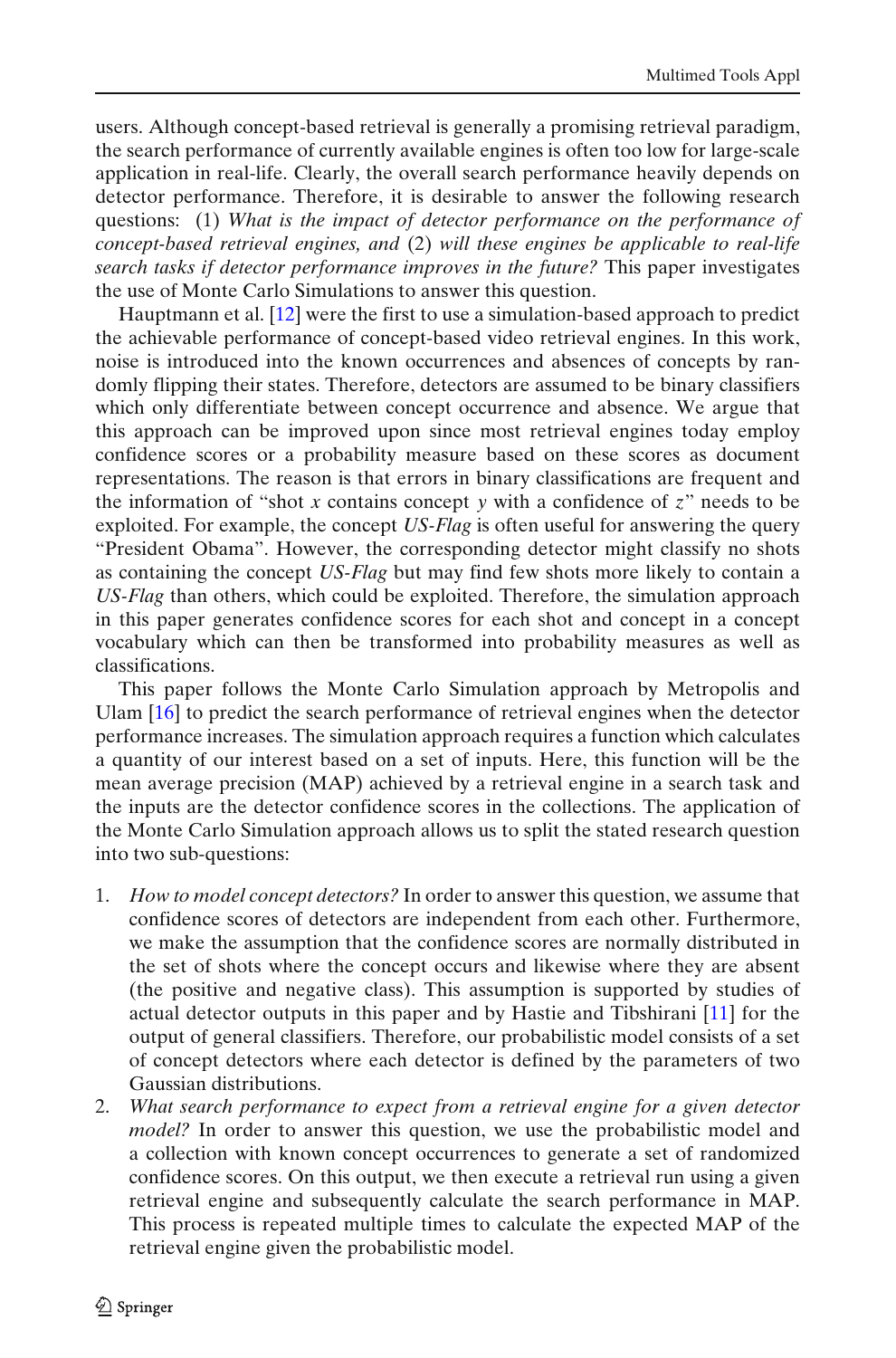With the answer to these two questions, we can gradually change the parameters of the detector models to improve the detector performance and investigate the effect on the expected search MAP. From the development of the expected search performance compared to the detector performance we can predict the applicability of a retrieval engine in the future, the answer to the investigated research question.

The remainder of this paper is structured as follows: In Section 2 we give an overview of related work. Section [3](#page-4-0) describes the probabilistic model which is used to simulate the detectors. In Section [4,](#page-8-0) we describe the simulation setup. In Section [5,](#page-11-0) we investigate the results of the simulation on a collection with concept annotations and relevance judgments. Section [6](#page-22-0) concludes this paper with a summary and a discussion.

#### **2 Related work**

In this section we present an overview of related work to the object domains: prediction of multimedia search performance, concept detection and Monte Carlo Simulations.

2.1 Multimedia search performance prediction

Simulations to analyze the effects of the performance of a content analysis process on search performance have been used in various sub-fields of content-based multimedia retrieval. Croft et al. [\[9](#page-25-0)] use simulations to determine the effects of worderror-rates in optical character recognition systems on search performance. Witbrock and Hauptmann [\[31\]](#page-26-0) simulate a varying word-error-rate of an automatic speech recognition system, to investigate its influence on the search performance of a spoken document retrieval engine.

Hauptmann et al. [\[12](#page-25-0)] were the first to use a simulation-based approach to investigate the feasibility of concept-based search performance. In their work, a detector is assumed to be a binary classifier. As a retrieval function they use a linear combination of concept occurrences:  $score_q(d) = \sum_i w_i f_i(d)$ . Here,  $score_q(d)$ is the retrieval score of shot *d*,  $w_i$  is a concept specific weight and  $f_i(d) \in \{-1, 1\}$ is the label of concept  $i$  in shot  $d$ . The weights  $w_i$  are independently set for each query. The weight setting which optimizes the average precision is found by solving a bounded constrained global optimization problem [\[33\]](#page-26-0). The search performance with realistically set weights is assumed to achieve 50% of the performance with optimal settings. For the simulation, concept labels of shots are randomly flipped until the precision-recall break even point is reached. We argue that this approach can be improved because current retrieval engines use confidence scores and a uniform break even precision-recall point assumes the same performance among all detectors, which is unrealistic.

Similar to the approach in this paper, Toharia et al. [\[30\]](#page-26-0) simulate confidence scores to study the usefulness of concept-based retrieval. A concept from an annotated collection is assumed to have a score of  $-1$  if it is absent and 1 if it occurs. For the simulation, noise is introduced by adding or subtracting to a certain percentage of *P* shots a value *A*, which lessens the confidence of the detector about the occurrence of a concept. As a retrieval function a weighted sum of the confidence scores is assumed where the weights are determined by users. The simulation is carried out by varying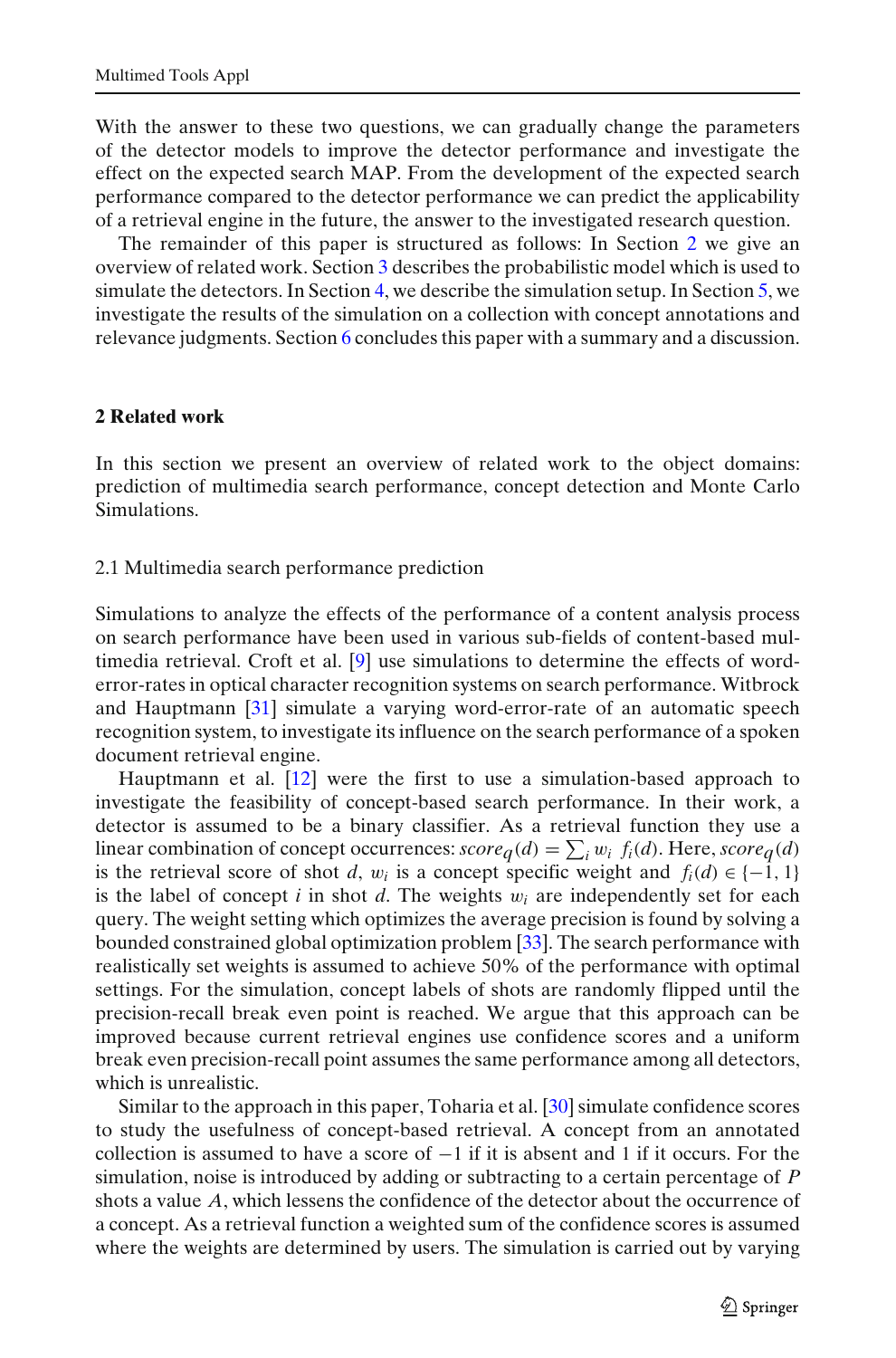the percentage *P* from 0 to 0.5 and *A* from  $-0.5$  to 0.5. While this approach also simulates the influence of confidence scores on the search performance, it does not take into account that the confidence scores for shots where a concept is absent could be higher then some confidence scores for shots where the concept occurs. Therefore the mean average precision of the produced detector output is always 1.00. Our simulation can be considered an improvement as the confidence scores are set more realistically.

There are also other aspects than the detector performance which influence the search performance which are not covered in this paper: Christel and Hauptmann [\[8](#page-24-0)] investigate the general helpfulness of single concepts to retrieval. Furthermore, the effects of concept vocabulary size on the search performance by randomly including or excluding a growing number of concepts has been widely studied [\[12](#page-25-0), [25\]](#page-25-0).

### 2.2 Concept detection

The majority of current concept detectors are using Support Vector Machines (SVM) [\[27](#page-25-0), [35\]](#page-26-0). Therefore, we adapt our model to the characteristics of SVMs: a SVM is trained on vectors of low-level features from positive and negative examples. The training phase selects so-called support vectors which specify a hyper-plane separating instances of the positive and negative class. During the prediction phase, the confidence score of the new shot, represented by its low-level feature vector **x**, is calculated as follows, see also [\[18\]](#page-25-0):

$$
o(\mathbf{x}) = \sum_{i} y_i \alpha_i k(\mathbf{x}, \mathbf{x_i}) + b
$$

Here, **x** is the feature vector of the new shot,  $y_i$  the label and  $\alpha_i$  the weight for the *i*th support vector  $\mathbf{x}_i$  and  $k(\cdot, \cdot)$  a kernel function between two feature vectors. *b* is constant. The result of the function  $o(\cdot)$  is the confidence score of the SVM for the new shot. For simplicity, we drop the notation as a function and write *o* instead of  $o(\cdot)$ in the following. If the SVM is treated as a binary classifier, a decision criterion is used to derive a classification from *o*. However, as mentioned above, in video retrieval it is more common to use the confidence score which can be demonstrated by their use in the influential works by  $[32]$  $[32]$  and  $[26]$  $[26]$ . Furthermore, confidence scores are used in the evaluation of concept detectors in the TRECVid workshop [\[24](#page-25-0)]. The reason is that classification errors are commonly too high, especially for rare concepts. The confidence score can be seen as an indicator of the likelihood that the current shot contains the concept in question.

For many applications it is useful to use a normalized probability for the class membership of a shot instead of an uncalibrated confidence score. Hastie and Tibshirani [\[11](#page-25-0)] propose that the confidence scores are normally distributed in the positive and negative class. Together with a prior these parameters can be used to calculate the posterior probability of encountering a concept after observing a confidence score *o*. However, the resulting posterior probability function  $P(C|o)$  is not monotonically increasing with *o*. This is unrealistic, since some negative instances with lower confidence scores than others would have a higher posterior probability. Platt [\[18](#page-25-0)] proposes a method which instead fits a sigmoid function to the confidence scores of training examples which can then be used as a posterior probability function. The sigmoid function has the advantage of being always monotonic. In this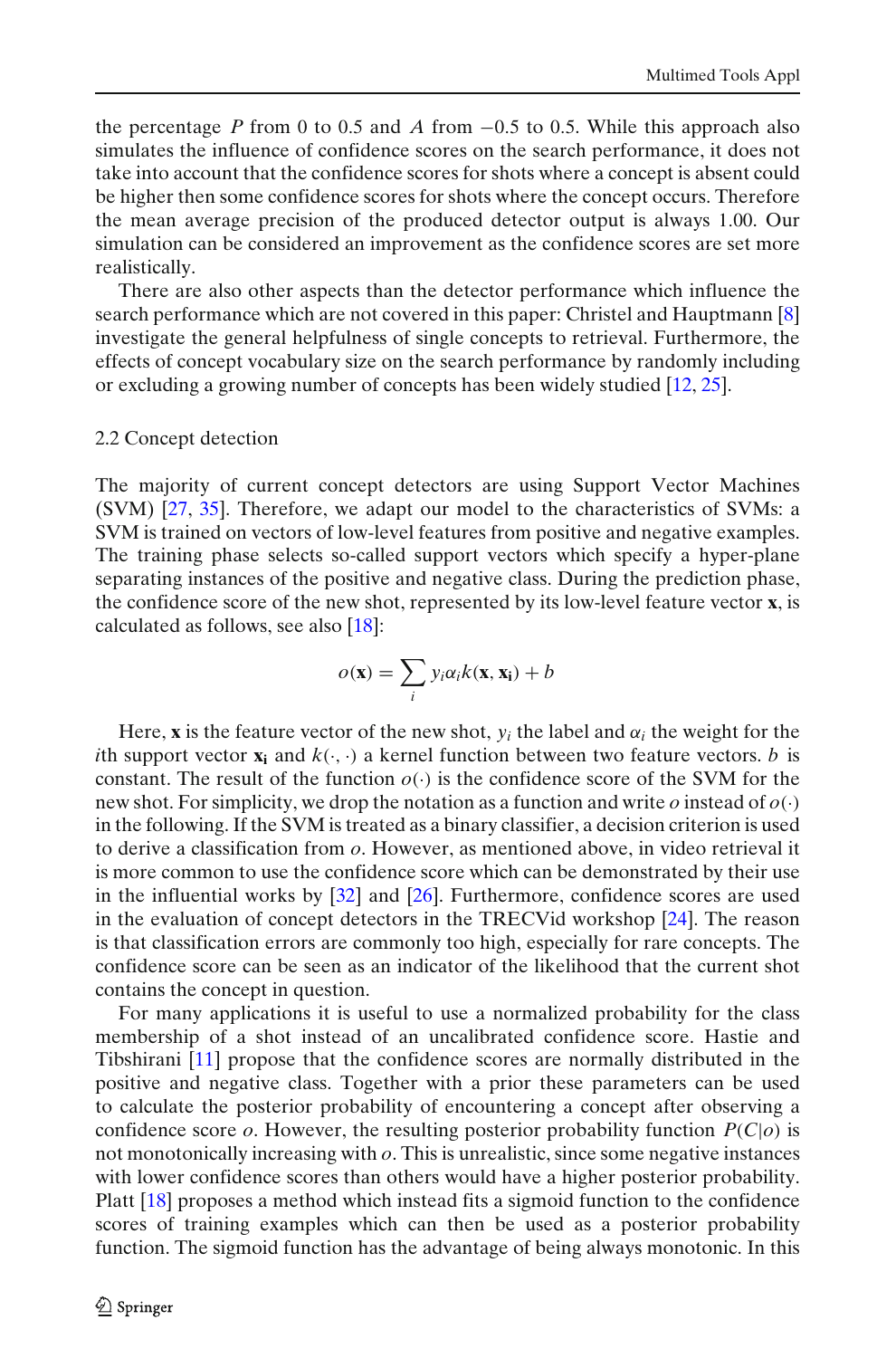<span id="page-4-0"></span>paper we will use a modified version of Platt's fitting algorithm suggested by Lin et al. [\[15](#page-25-0)], which is also used in many SVM implementations, for example libSVM [\[7](#page-24-0)].

# 2.3 Monte Carlo simulation

This paper proposes a simulation approach based on Monte Carlo Simulation [\[16](#page-25-0)]. The term Monte Carlo Simulation is used for a variety of different methods. In this paper, we use it for a general procedure to calculate the expected value of a function given the probabilistic model of its inputs. A Monte Carlo Simulation can be described as a procedure consisting of the following steps:

- 1. The definition of a probabilistic model of the inputs to the simulation.
- 2. Random generation of a concrete set of inputs using the model.
- 3. Execution of the function using the generated inputs.
- 4. Repetition of 2. and 3. to produce multiple results.
- 5. Average the results of the individual computations into the final result.

The results of this simulation is guaranteed to converge with an increasing number of repetitions to the expected function value (performance measure), based on the probabilistic model.

In this paper, the objective function is the search performance of a retrieval model in terms of MAP which depends on the confidence scores as inputs. The probabilistic model defines the distribution of the confidence scores. The random generation of inputs therefore randomly draws confidence scores from their distributions and the search performance of the retrieval model is calculated.

## **3 Detector model and simulation process**

In this section we describe the probabilistic model proposed in this paper and the simulation process.

## 3.1 Detector model

In this section we describe the probabilistic model of confidence scores, which later is used for the randomization of confidence scores. Figure [1](#page-5-0) shows the confidence score histograms of the two concepts *Anchorman* and *Outdoor* for the positive and negative class from a base line detector set, described by Snoek et al. [\[27\]](#page-25-0). The different score ranges and the resulting probability density magnitudes are caused by the detector's ability to discriminate between positive and negative examples. We propose that the densities for the positive and negative class of both concepts have roughly a Gaussian shape. This shape was also proposed by Hastie and Tibshirani [\[11](#page-25-0)] for the distribution of decision scores for general classifiers. We conducted a  $\chi^2$ goodness-of-fit test, see [\[29\]](#page-25-0) for a definition, to assess the fit of these distributions. The test revealed that 31 of the 101 detectors in the vocabulary can be accepted as being a Gaussian distribution at a significance level of 0.05. Out of the 31 concepts which were accepted, 22 had more than 800 training examples, which suggests that the Gaussian shape would also become evident for other concepts if we had more training examples. Furthermore, Sangswang and Nwankpa [\[22](#page-25-0)] argue that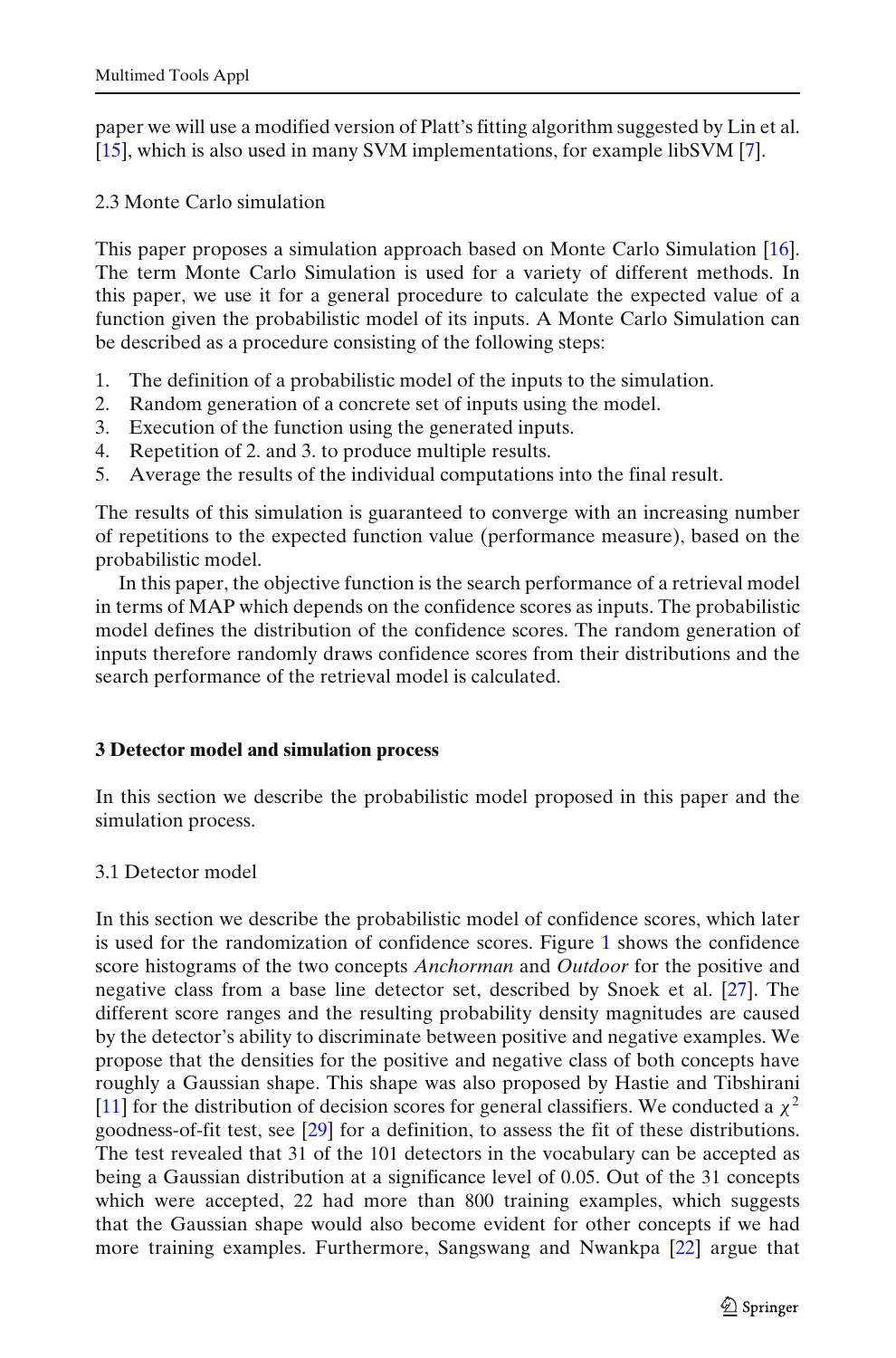<span id="page-5-0"></span>

**Fig. 1** Confidence score distributions of two concepts of the MediaMill detector set, see [\[27](#page-25-0)]

a non-perfect fitting shape of a model only increases the variance of the Monte Carlo Simulation, but still allows a trustworthy estimation of the expected search performance.

Given these observations, we define a probabilistic model of a detector set: we assume that the confidence scores of different detectors for a single shot are independent from each other and that they are normally distributed in the positive and negative class. Each concept *C* has a different prior probability *P*(*C*). To keep the probabilistic model simple, we assume that all concepts share the same mean  $\mu_1$ and standard deviation  $\sigma_1$  for the positive class plus the mean  $\mu_0$  and the standard deviation  $\sigma_0$  for the negative class. Note, that this assumption is strong and certainly does not hold in reality, see for example Fig. 1. However, because we focus here on the principle influence of the detectors on the search performance we leave the exploration of a more realistic model, which investigates different parameter settings for each detector, to future work. Also, while the investigation of different means and deviations is important, we argue that the intersection of the areas under the probability density curves has a much higher influence on the performance than the absolute ranges of the confidence scores. The smaller the area of the intersection the better the detector is. Our model can adequately simulate this effect by either moving the means apart or by varying the standard deviation of the positive and negative class.

Figure [2](#page-6-0) shows the model of a single detector. We plot the posterior probability of observing the concept given the confidence score using two different priors, one of  $P(C) = 0.01$  and one for  $P(C) = 0.60$ . Considering a confidence score of  $o = 15$ the posterior probability for a concept with the prior of 0.60 is close to certainty  $(P(C|o) \simeq 1)$  while for a concept with a prior of 0.01 it is undecided (50%)—with all other parameters equal. Therefore, our model does not have the limitation that all detectors have the same performance as assumed by Hauptmann et al. [\[12](#page-25-0)].

### 3.2 Posterior probability measure

As noted by Platt [\[18\]](#page-25-0), the assumption of two Gaussians for the negative and positive class can lead to unwanted effects for the posterior probability function, namely that the function can be non-monotonic. Figure  $3$  shows the posterior probability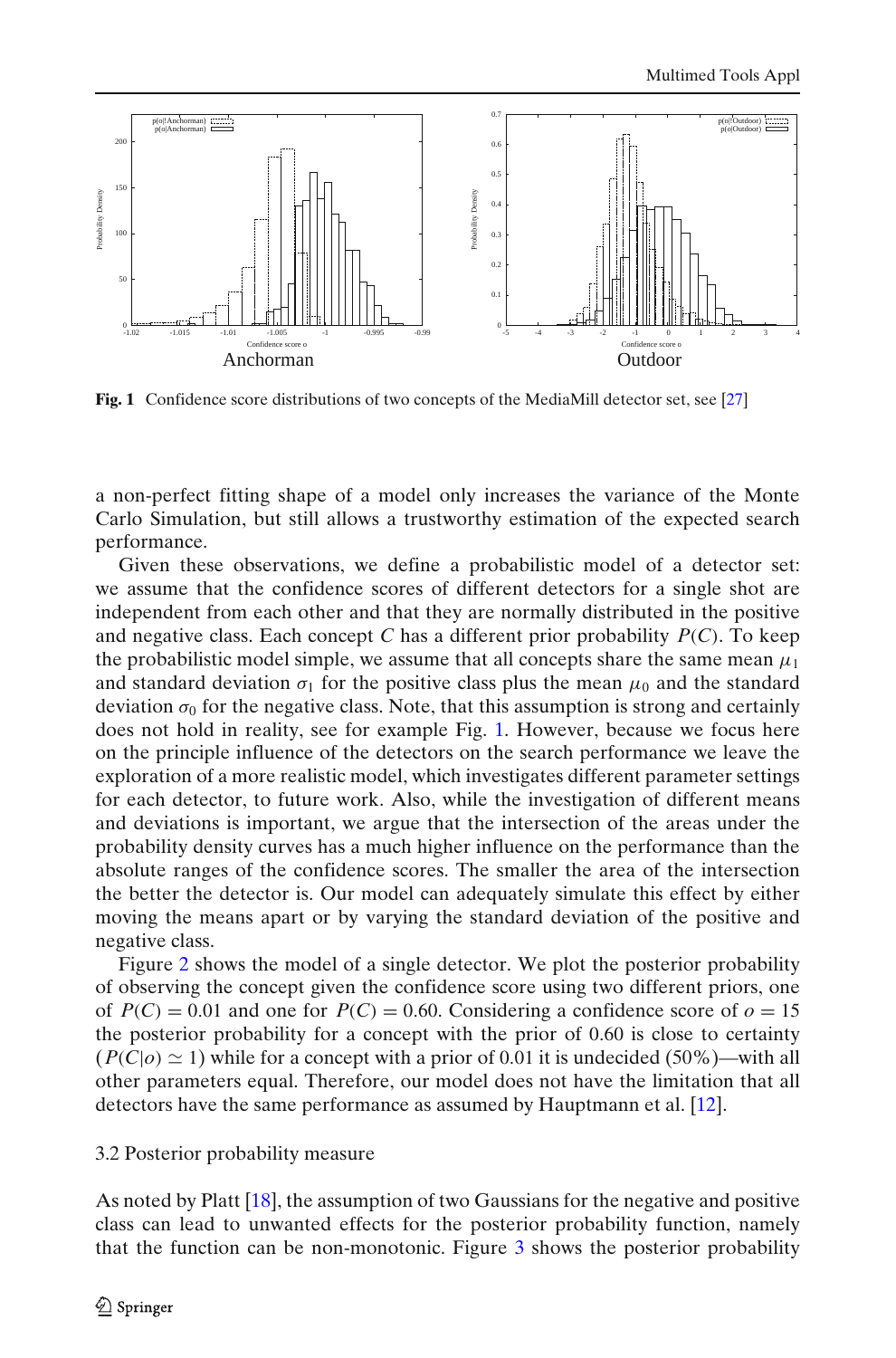<span id="page-6-0"></span>

**Fig. 2** Probabilistic detector model consisting of two Gaussians for the positive and negative class together with two possible posterior probability functions for different priors



functions of two hypothetical concept detectors defined by the standard formula for posterior probabilities:

$$
P(C|o) = \frac{p(o|C)P(C)}{p(o|C)P(C) + p(o|\overline{C})P(\overline{C})}
$$

We see that with a standard deviation of  $\sigma_1 = 15$ , the posterior probability decreases for increasing confidence scores with *o* < −3. Furthermore, the posterior probability

 $\mathcal{D}$  Springer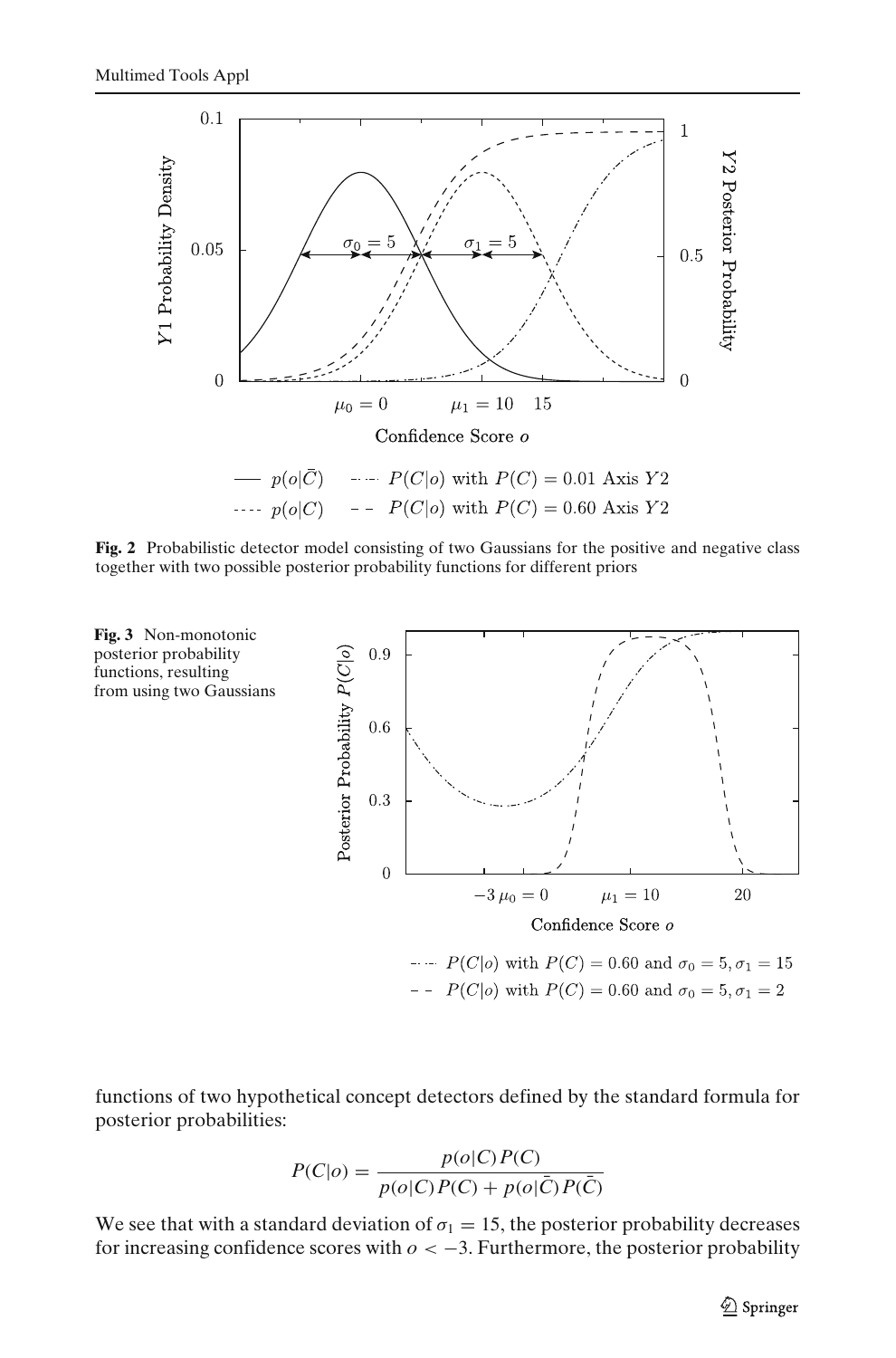function with  $\sigma_1 = 2$  assigns to shots with confidence scores higher than 20 a posterior probability of practically 0. This contradicts our intuition and the definition of SVM based detector (where the positive and negative classes should be linearly separable). To prevent this effect we use an improved version of the algorithm from Platt [\[18](#page-25-0)], suggested by Lin et al.  $[15]$ , to fit the parameters of a sigmoid function which is used as a model posterior probability function to the confidence scores of a set of training examples. The sigmoid function is defined as follows:

$$
P(C|o) = \frac{1}{1 + \exp(A o + B)}
$$
\n<sup>(1)</sup>

Here, *A* and *B* are the two parameters of the sigmoid function. Note, because the algorithm from Lin et al. [\[15\]](#page-25-0) depends on the number of training examples, retrieval models which depend on the probabilistic output of (1) could suffer from a poorly fitted posterior function. To investigate the influence of the quality of the fit on the search performance, we use *S* hypothetic training examples for the fitting process

**Algorithm 1** Algorithm for a simulation run.  $NR$ : number of repetitions, S: sample size for sigmoid fitting.  $\mu_0$ ,  $\sigma_0$ ,  $\mu_1$ ,  $\sigma_1$ : model parameters

```
Data: Annotated Collection \mathcal{D}, Vocabulary \mathcal{V}_CInput: NR, S, \mu_0, \sigma_0, \mu_1, \sigma_1Result: Randomized collection
// Randomize Prior Estimate
foreach Concept C in Vocabulary \mathcal{V}_C do
    Calculate \overline{P}(C) from annotations in \mathcal Dgenerate \lceil S \widetilde{P}(C) \rceil positive training examples from N(\mu_1, \sigma_1)<br>generate S - \lceil S \widetilde{P}(C) \rceil negative training examples from N(\mu_0, \sigma_0)determine A_C and B_C according to Lin et al. [15], given the training examples
end
// Randomize Detection Output
for Repetition i \in [1..NR] do
    foreach Shot s in Collection D do
         foreach Concept C in Vocabulary \mathcal{V}_C do
              if C occurs in s then
              | draw o from N(\mu_1, \sigma_1)else
              \int draw o from N(\mu_0, \sigma_0)end
              // Calculate Posterior according to Platt [18]
              P(C|o) = \frac{1}{1 + exp(A_C o + B_C)}// Transform to Binary Value
              if P(C|o) > 0.5 then
              \vec{l} \vec{C} = 1
              _{\rm else}C=0end
         end
    end
    Calculate Detector Performance DMAP_iSearch Run with Retrieval Model
    Calculate Search Performance SMAP_iend
Report Detector and Search MAP
                             SMAP = \frac{\sum_{i} SMAP_i}{NP}\overline{DMAP} = \frac{\sum_{i} DMAP_i}{MP}NRNR
```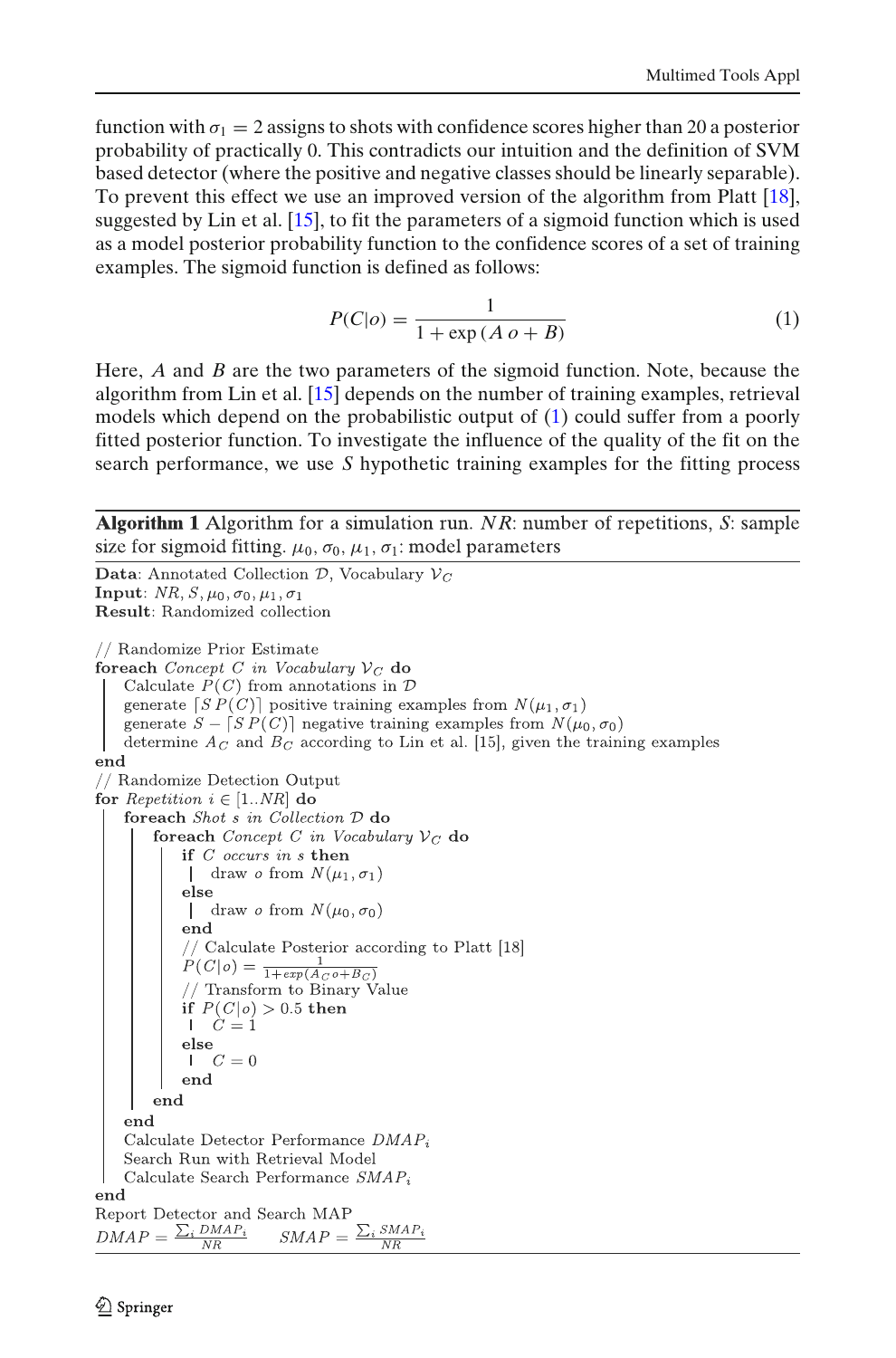<span id="page-8-0"></span>and randomly generate *[S P(C)*] confidence scores from the positive class and  $S -$ *S P*(*C*) from the negative class of concept *C*. The results of this investigation can be found in the Experiment in Section [5.5.](#page-16-0)

#### 3.3 Simulation process

In this section we describe the actual simulation process which is described in pseudocode in Algorithm 1. The algorithm uses an annotated collection (which carries 0/1 labels for each concept in each shot). The input parameters of the algorithm are the means  $\mu_0$ ,  $\mu_1$  and standard deviations  $\sigma_0$ ,  $\sigma_1$  of the positive and negative class and the number of training examples *S* to fit the posterior function. A Gaussian distribution with mean  $\mu$  and standard deviation  $\sigma$  is denoted as  $N(\mu, \sigma)$ .

From the annotated collection we calculate the prior probability *P*(*C*) of a concept occurring in the collection. We then generate confidence scores for the positive and negative class using the prior probability and a total of *S* training examples. Now, we use the algorithm described by Lin et al. [\[15](#page-25-0)] to fit the sigmoid posterior probability function to the generated training examples. After the determination of the sigmoid parameters we iterate over all shots in the annotated collection. For each shot we determine for each concept C in the vocabulary  $V_C$  whether it occurs and draw a random confidence score *o* from the corresponding normal distribution. Afterwards, we calculate the posterior probability of this concept in the shot using the sigmoid function with the previously determined parameters  $A_C$  and  $B_C$ . For retrieval models which use binary classifications we assume a positive occurrence if the posterior probability is above 0.5. This is justified by decision theory, see for example [\[6](#page-24-0)].

After the randomization, we determine the detector MAP of the detector output  $(DMAP<sub>i</sub>)$ . We then execute a search run for each retrieval model using the randomized collection. We then evaluate the resulting ranking using relevance judgments to obtain the search MAP (*SMAPi*) for this run. This process is repeated *NR* times to rule out random effects and the expected detector performance (DMAP) and search performance (SMAP) are calculated.

### **4 Simulation setup**

This section describes the setup of the simulation, describes their results and ends with a discussion.

### 4.1 Collections and concept vocabularies

We use the TRECVid 2005 (tv05d) and the TRECVid 2007 (tv07d) development collections plus the corresponding query sets [\[23\]](#page-25-0) for our simulations. The relevance

| <b>Table 1</b> The collections<br>used in the simulations | Identifier | Videos      | <b>Shots</b> |
|-----------------------------------------------------------|------------|-------------|--------------|
|                                                           | tv05d      | 141-277     | 43,907       |
|                                                           | tv05dd     | 141–238     | 30,630       |
|                                                           | tv05dt     | 239-277     | 13.277       |
|                                                           | ty07d      | $001 - 110$ | 18,120       |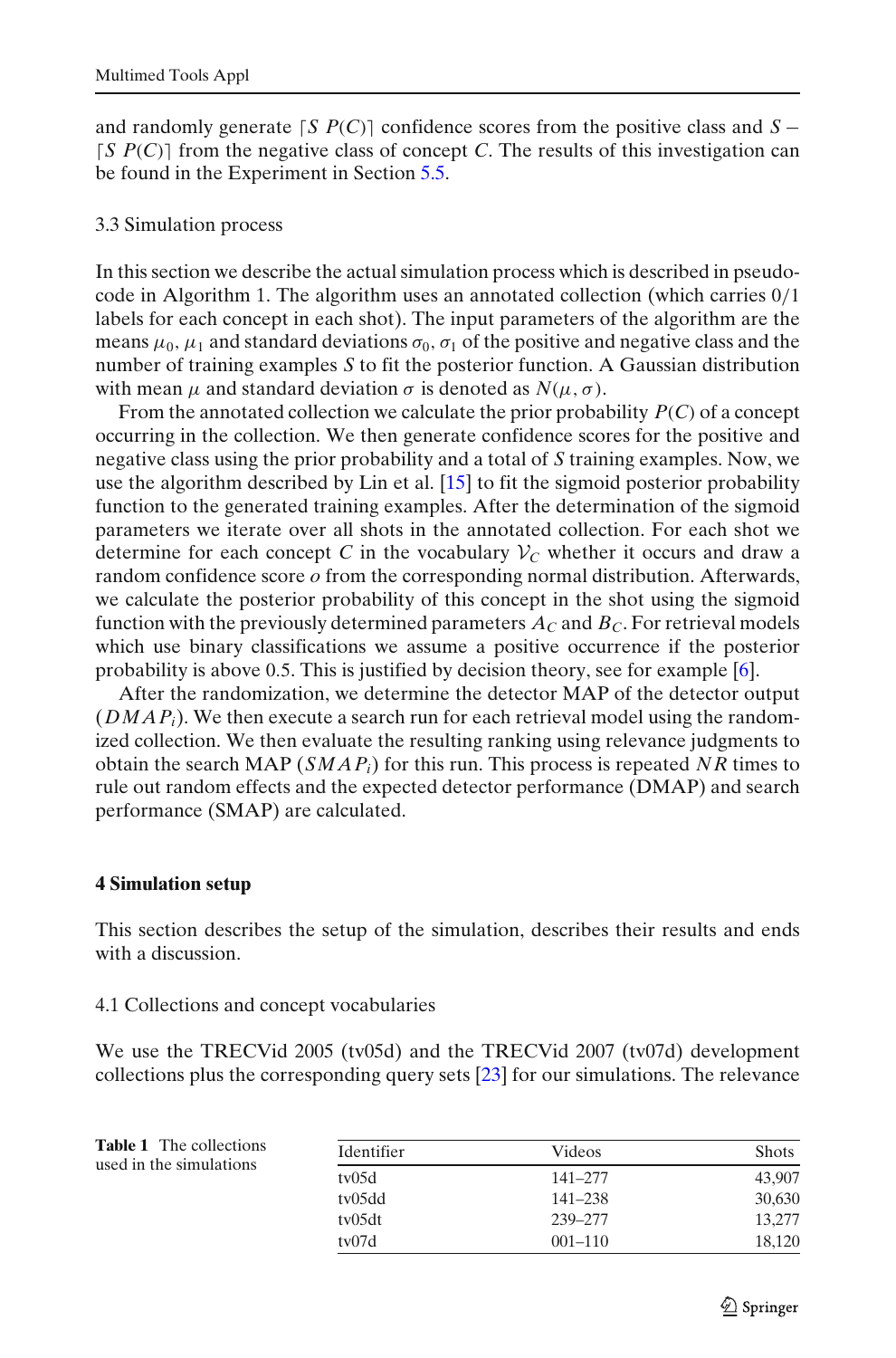| <b>Table 2</b> The concept<br>vocabularies used<br>in the simulations | Identifier | Collection | Concepts | Reference |
|-----------------------------------------------------------------------|------------|------------|----------|-----------|
|                                                                       | mm101      | tv05d      | 101      | [27]      |
|                                                                       | vireo374   | tv05d      | 374      | [14]      |
|                                                                       | ty070809bw | tv07d      | 65       | [5, 28]   |

judgments on the TRECVid 2005 development collection were kindly provided by Rong Yan formerly at Carnegie Mellon University [\[34\]](#page-26-0). The relevance judgments on the TRECVid 2007 development collection were provided by us [\[1](#page-24-0)]. To prevent over-fitting when performing realistic concept selections (see below) we divide the tv05d collection according to the MediaMill Challenge setting [\[27\]](#page-25-0) into the subcollections tv05dd (development) and tv05dt (test). Due to its limited size, we do not split the tv07d collection and hence do not run simulations with realistic weights on this collection. Table [1](#page-8-0) shows statistics over the used collections. Table 2 summarizes the concept vocabularies which were used for the simulations. (1) the mm101c vocabulary [\[27\]](#page-25-0) which comprises 101 concepts; (2) the vireo374 vocabulary [\[14](#page-25-0)] which comprises 374 concepts;<sup>1</sup> and (3) the tv070809bw vocabulary consists of the concepts annotated during the collaborative annotation efforts of the TRECVid participants during the years 2007–2009 which was coordinated by Ayache and Quénot [\[5\]](#page-24-0) plus an additional black and white concept [\[28\]](#page-25-0).

We use a Java-based (pseudo) random number generator<sup>2</sup> following a standard algorithm described by [\[19](#page-25-0)]. In order to make the simulations reproducible we use the open source software<sup>3</sup> described in [\[1](#page-24-0)] with a random seed of 994158012. For each parameter setting we generate  $NR = 25$  sets of confidence scores. The simulations showed that the simulation results did not change anymore after this number of repetitions. We use in the following the common term MAP, instead of emphasizing every time that the number is actually obtained as an average over 25 runs.

To give an indication of the quality of the detectors we report the achieved detector MAP on the provided annotations. We used the same standard cut-off level of 2,000 as done for the High Level Feature task in TRECVid [\[23\]](#page-25-0) to maintain comparable to other results. However, this cut-off level sometimes leads to counter intuitive results because some frequent concepts occur more than 2,000 times and consequently even a perfect detector would have an average precision of less than 1.0. Therefore, in such cases we assumed a maximum of 2,000 shots in which the concept occurred.

### 4.2 Investigated retrieval models

Concept-based retrieval models usually consist of two parts. First, a ranking function which uses a set of selected concepts to calculate a ranking score value for each document in a collection. Second, a method to select this set of concepts and their weights for a query (referred to as concept selection and weighting). In the following,

<sup>&</sup>lt;sup>1</sup>We use the vireo374 vocabulary because it excluded seldom occurring concepts from the wellknown LSCOM [\[17](#page-25-0)] vocabulary, of which it is a subset; we however do not use the published detector output.

[<sup>2</sup>http://www.ee.ucl.ac.uk/~mflanaga/java/PsRandom.html](http://www.ee.ucl.ac.uk/~mflanaga/java/PsRandom.html)

[<sup>3</sup>http://detectsim.sourceforge.net/](http://detectsim.sourceforge.net/)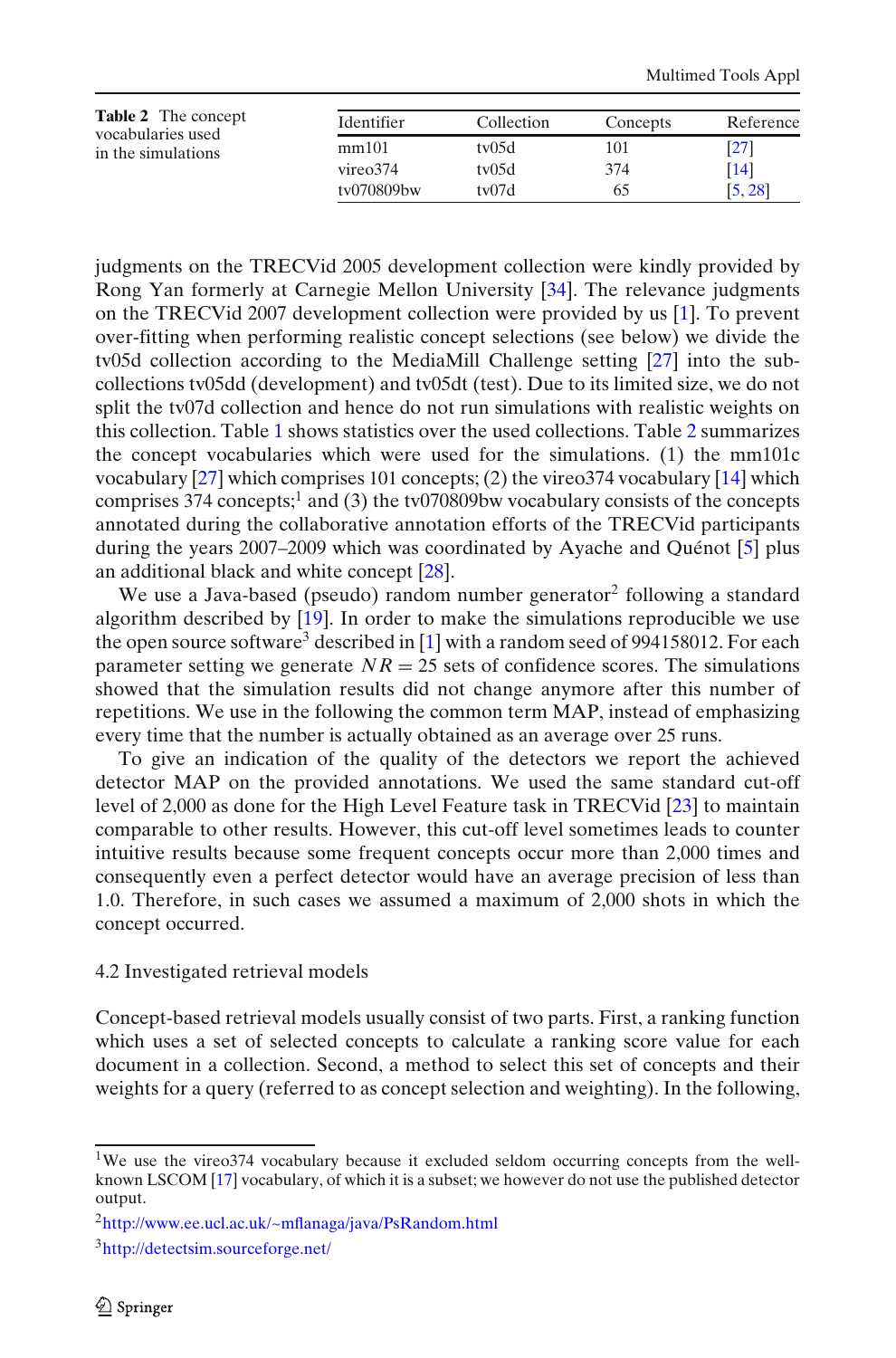we describe the considered retrieval functions for two considered retrieval tasks followed by the investigated concept selection and weighting methods.

The following retrieval functions for video shot retrieval are considered in this paper (Table 3 shows their mathematical definition). First, the pointwise mutual information weighting scheme (PMIWS) by Zheng et al. [\[36](#page-26-0)], which calculates a sum of the concept occurrence probabilities, weighted by the pointwise mutual information that a concept occurs. Second, the Borda–Count model which originates from election theory and considers the ranks of the confidence scores, see Donald and Smeaton [\[10\]](#page-25-0) for the application to information retrieval. Third, the binary independence model (BIM) by Robertson et al. [\[20\]](#page-25-0) which uses the parallel of a concept occurring in a shot and a book being indexed with an index term. Finally, our probabilistic ranking framework for unobservable binary events (PRFUBE), see [\[2\]](#page-24-0), which calculates the expected probability of relevance score given the uncertain knowledge about the concept occurrence.

We now define the weights used for the above retrieval models. The PMIWS, BIM and PRFUBE model require the occurrence probability  $P(C|R)$  of a concept  $C$  given relevance  $R$  as a weight, which is the number of relevant shots which contain the concept *C* divided by the number of relevant shots. The probability of a concept given irrelevance, used by the BIM model, is defined accordingly. The prior probability of concept occurrence  $P(C)$  is the number of shots containing the concept C divided by the collection size. The prior probability of relevance  $P(R)$  is the number of relevant shots divided by the collection size. The reader can think of  $P(C|R)$  as steering the importance of a concept in a query and  $P(C)$  or  $P(C|\overline{R})$  as determining the general importance of a concept. For the Borda–Count model, we assume the Mutual Information between a concept  $C_i$  and relevance as an ideal weight  $w_i$  for this concept. The Mutual Information can be defined using the three parameters  $P(C)$ ,  $P(R)$  and  $P(C|R)$ , see [\[3](#page-24-0)].

In this paper, we focus on the investigation of the detector performance influence on retrieval functions. Therefore, we limit ourselves to alternatives to supply the *P*(*C*|*R*) weight and select concepts. First, we perform one simulation using oracle weight settings, where we use the concept annotations and relevance judgments and determine the optimal weights by counting. Second, we perform another experiment of a realistic scenario where we use the Annotation-Driven Concept Selection method, proposed in [\[3](#page-24-0)], which is based on an annotated development collection. To use this concept selection method without introducing over fitting effects we use the

| Video shot retrieval models |                                                                          |                                                                                                                 |  |  |  |
|-----------------------------|--------------------------------------------------------------------------|-----------------------------------------------------------------------------------------------------------------|--|--|--|
| Identifier                  | Description                                                              | Definition                                                                                                      |  |  |  |
| <b>PMIWS</b>                | Pointwise mutual information<br>weighting scheme, see $\lceil 36 \rceil$ | $\sum_i^n \log \left( \frac{P(C_i R)}{P(C_i)} \right) P(C_i o_i)$                                               |  |  |  |
| Borda–Count                 | Rank based, see [10]                                                     | $\sum_{i}^{n} w_i$ rank $(P(C_i o_i))$                                                                          |  |  |  |
| <b>BIM</b>                  | Binary independence model, see [20]                                      | $\sum_{i}^{n} c_i \log \left( \frac{P(C R)(1-P(C R))}{P(C \overline{R})(1-P(C R))} \right)$                     |  |  |  |
| <b>PRFUBE</b>               | Probabilistic ranking framework<br>for uncertain binary events, see [2]  | $\prod_{i}^{n} \frac{P(C_i R)}{P(C_i)} P(C_i o_i) + \frac{P(\tilde{C}_i R)}{P(\tilde{C}_i)} P(\tilde{C}_i o_i)$ |  |  |  |

**Table 3** Overview of the video shot retrieval models used in the simulations

(*n*: number of selected concepts, *ci*: most probable concept occurrence)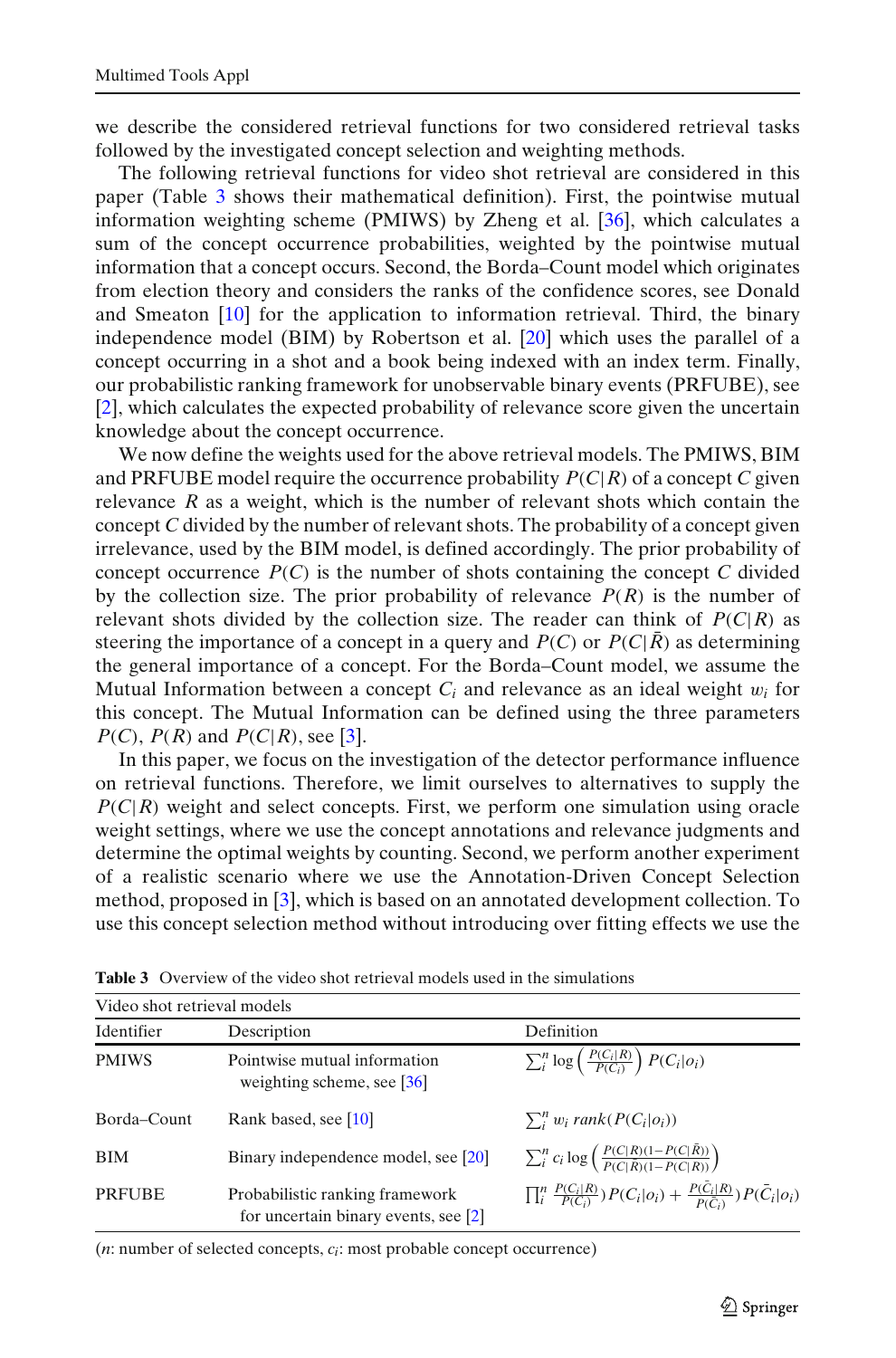<span id="page-11-0"></span>collection tv05dt for weight estimation and later execute the search only on tv05dd. We also have to set the number of concepts which should be used for the search. As this is not the focus of this paper we tried multiple numbers of concepts with a maximum of 20 together with the results of using all concepts in the vocabulary.

# 4.3 Performed simulations

As our goal is to study the influence of the detector performance over the different model parameters we vary them piecewise to see the effect of each parameter on the overall search performance. In the following we describe each performed simulation and the characteristics of the set of detectors resulting from it:

- Model Coherence: here, we set the mean and variance individually according to the values from a real detector set. We then investigate, whether the simulated performances are comparable with the results of the real detectors.
- Changing the mean of the positive class: detectors with a higher difference between their means have better performance, which can for example originate from the use of more discriminative low-level features for which the detector is built.
- Changing the standard deviation of the positive class: detectors with a higher standard deviation have more extreme results in the positive class. For increasingly many shots in which the concept occurs is the detector nearly certain of the occurrence (has a high confidence score) while at the same time for many other shots in which the concept occurs the detector has low confidence scores.
- Changing the standard deviation of the negative class: detectors with a higher standard deviation of the negative class has more extreme results in shots where the concept does not occur. For many shots the detector is increasing certain that the concept (rightfully) does not occur. At the same time, for many other shots he has an increasing confidence that the concept does occur.
- Changing the number of training examples: we increase the number of training examples for fitting the sigmoid posterior probability function, which investigates the influence of the fit quality, caused by a small number of training examples, on the search performance.
- Predictive power of detector MAP: the change of the standard deviation of the detectors causes the search performance to over proportionally decrease compared to the detector MAP. Therefore, we investigate the predictive power of the detector MAP for the search MAP in a separate simulation.

## **5 Simulation results**

In this section, we describe the results of the simulations carried out in this paper.

# 5.1 Model coherence

In this section, we investigate the coherence of the proposed probabilistic model with the MediaMill Challenge detector set by Snoek et al. [\[27\]](#page-25-0). In this experiment, we first fit the model parameters to the confidence scores of the detector set. We expect that the average detector performance is close to the performance of the real detectors.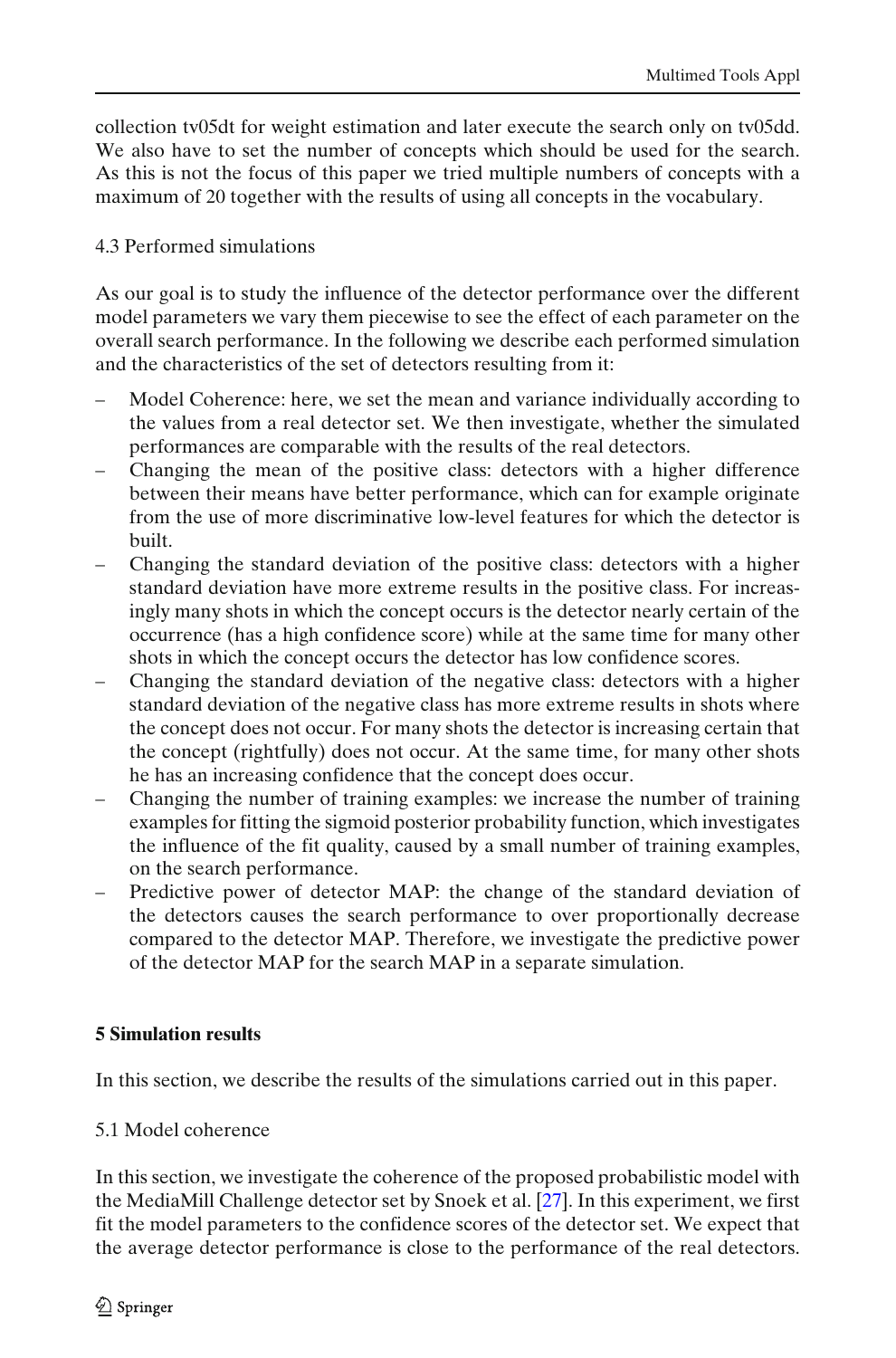| <b>Table 4</b> Simulation results<br>for investigating the model<br>coherence (collection tv05dt) | Measure      | Expected<br>result | Simulation<br>max | Real<br>detectors |
|---------------------------------------------------------------------------------------------------|--------------|--------------------|-------------------|-------------------|
|                                                                                                   | Detector MAP | 0.13               | 0.16              | 0.15              |
|                                                                                                   | Search MAP   | 0.06               | 0.11              | 0.10              |

However, the search performance of the simulation is not necessarily equal to the real search performance, because of the random distribution of confidence scores in relevant shots. On the other hand, the real search performance should also not be too far off from the search performance produced by the model.

First, we train detectors for the mm101 vocabulary using the features provided by the Challenge Experiment 1 [\[27\]](#page-25-0) using the tv05dd collection and then perform the evaluation on the tv05dt collection. Because we are only interested in the influence of the detector performance on the search performance we only use PRFUBE with oracle weights for 10 concepts per query. We estimate the model parameters from the confidence scores of the real detectors and set the mean and standard deviation of the positive and negative class individually. We calculate the mean and the deviation for the class  $x \in \{0, 1\}$  and concept *c* by maximum likelihood estimation [\[21](#page-25-0)]:

$$
\mu_{xc} = \frac{\sum_{i=1}^{N_{xc}} o_{ic}}{N_{xc}}, \quad var_{xc} = \frac{\sum_{i=1}^{N_{xc}} (o_{ic} - \mu_{xc})^2}{N_{xc} - 1}, \quad \sigma_{xc} = \sqrt{var_{xc}}
$$

Here,  $N_{xc}$  is the number of samples of the class x and  $o_{ic}$  is the observed confidence score of shot *i* and concept *c*. We perform 30 simulation runs. The results of the coherence study are shown in Table 4. We see that the average simulated detector performance of 0.13 MAP is lower than the one of the real detectors with 0.15 MAP. However, the maximal performance achieved by the simulation—among the 30 repetitions—exceeds the performance of the real detector, achieving 0.16 MAP. A possible explanation of the lower simulation performance is the correlation of confidence scores among many shots ( $\approx$ 2,000) in the tv05dt collection, which suggests that they are near duplicates or are highly similar. Because the proposed probabilistic detector model generates the confidence scores independently, the simulation is not able to capture these dependencies. However, we argue that the inclusion of the correlation of confidence scores in the probabilistic model is also not necessarily desirable because near duplicates or highly similar shots can be handled outside the search procedure. The search performance of our model is also lower compared to the real detectors, which means that the confidence scores of used concepts where higher in the real detector set. However, three simulation runs achieve an equal or higher search performance to the real detectors. We conclude that the proposed probabilistic detector model is sufficiently realistic to explain a current, realistic retrieval setting, except the handling of near duplicates and collections with many similar shots.

5.2 Changing the mean of the positive class

*Oracle weights* Figure [4a](#page-13-0) shows the results of the simulation which increases the mean of the positive class using the mm101 vocabulary. The y-axis shows in all following figures the achieved search MAP of the depicted retrieval models. The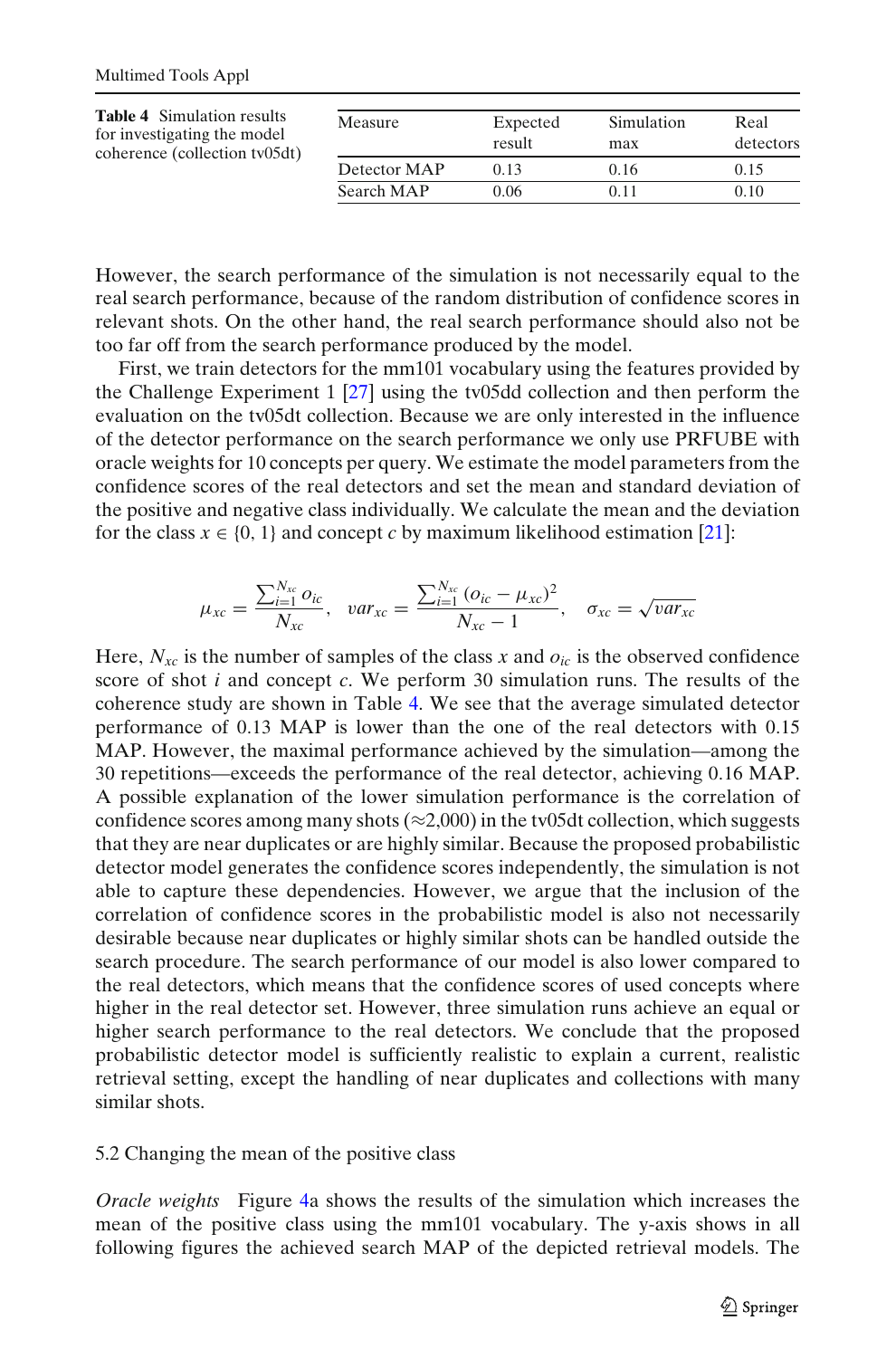

<span id="page-13-0"></span>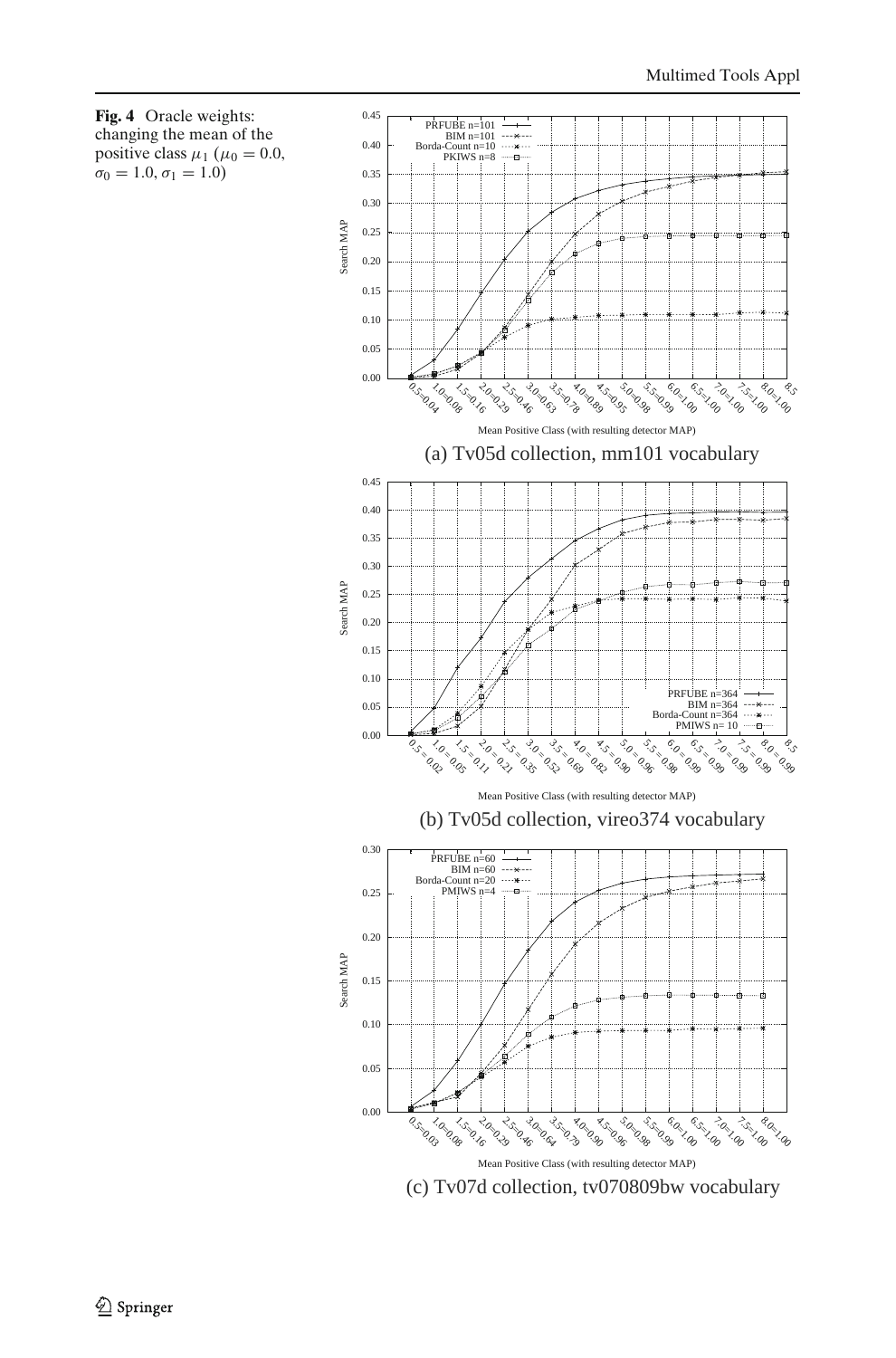x-axis shows the mean  $\mu_1$  together with the detector MAP which resulted from this setting, the remaining parameters are kept constant, see Fig. [4.](#page-13-0) An increasing  $\mu_1$  leads to an increase of the detector performance. The performance of all concept-based retrieval models increases with a growing detector performance. From a positive mean of  $\mu_1 = 8.5$  onwards the detectors can be considered perfect classifiers. The PMIWS model reaches with ten concepts its best search performance of 0.15 MAP. Borda–Count also performs best when limited to the ten most influential concepts and achieves an optimal performance of 0.27 MAP. The BIM model has a slow start and only reaches a search performance of 0.05 MAP at  $\mu_1 = 2$  which corresponds to a detector performance of 0.29 MAP. Afterwards, its performance increases faster than the two previously mentioned models and reaches at  $\mu_1 = 8.5$  a performance of 0.36 MAP. PRFUBE consistently shows a better search performance than all other retrieval models and achieves at  $\mu_1 = 8.5$  a search performance of 0.35 MAP. The BIM and PRFUBE retrieval models performed best with the usage of all concepts in the vocabulary.

Figure [4b](#page-13-0) shows the results of the simulation using the vireo374 vocabulary and oracle weights. The results are similar to the usage of the mm101 vocabulary. Notable is that this time the PMIWS model achieves a better search performance than Borda–Count. The reason is probably the existence of more only positive influential concepts—which can be exploited by the PMIWS model. The higher number of concepts allows PRFUBE to increase its search performance to 0.39 MAP.

Figure [4c](#page-13-0) shows the search performance when changing the mean of the positive class in the tv07d collection using the tv070809bw vocabulary and oracle weights. The results are similar to the ones of Fig. [4a](#page-13-0) and b. The PRFUBE model shows the best performance and reaches at a mean  $\mu_1$  of 3.00 a search performance of 0.185 MAP.

The expected search performance is the mean search performance of the possible search performances resulting from different parameter settings. Therefore, we also investigate how far the search performances are apart for a given parameter setting. Figure 5 shows the same performance graph as Fig. [4a](#page-13-0) with the minimum and maximum performance of the models in the  $NR = 25$  simulation runs, see Algorithm 1. We used minima and maxima instead the standard deviation which is usually employed in similar graphs, because the standard deviations were too small





Mean Positive Class (with resulting detector MAP)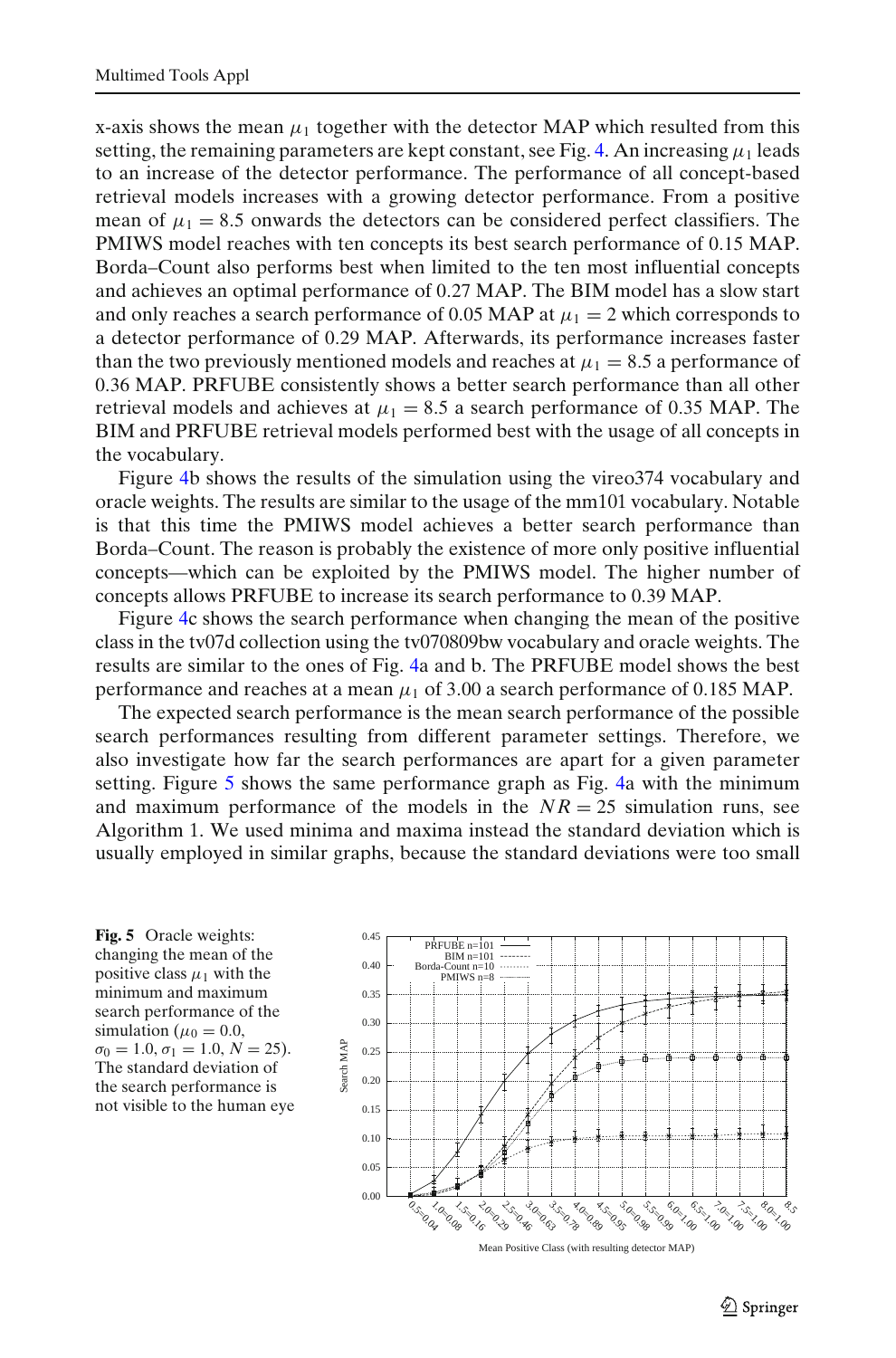<span id="page-15-0"></span>to be displayed in the graph. Note however that minima and maxima only give a general impression of the distribution of search performances, which we belief is sufficient given the results. The PMIWS model and the Borda–Count model have similar search performance distributions. Especially for detector performances in the interval  $[0.29 - 0.95]$  MAP, the ranges of search performances for the BIM model and the PRFUBE model are bigger. We repeated the study of performance minima and maxima for the other simulations of increasing the mean of the positive class presented in this paper which did not yield qualitative differences.

*Realistic weights* Figure 6a and b show the search performance on the tv05dd collection when the weights are realistically estimated from the tv05dt collection using the Annotation-Driven Concept Selection method, proposed in Aly et al. [\[3](#page-24-0)]. Figure 6a shows the simulation results of the search performance using the mm101 vocabulary. Because the weights are now estimated by a realistic concept selection



(b) Tv05dd collection, vireo374 vocabulary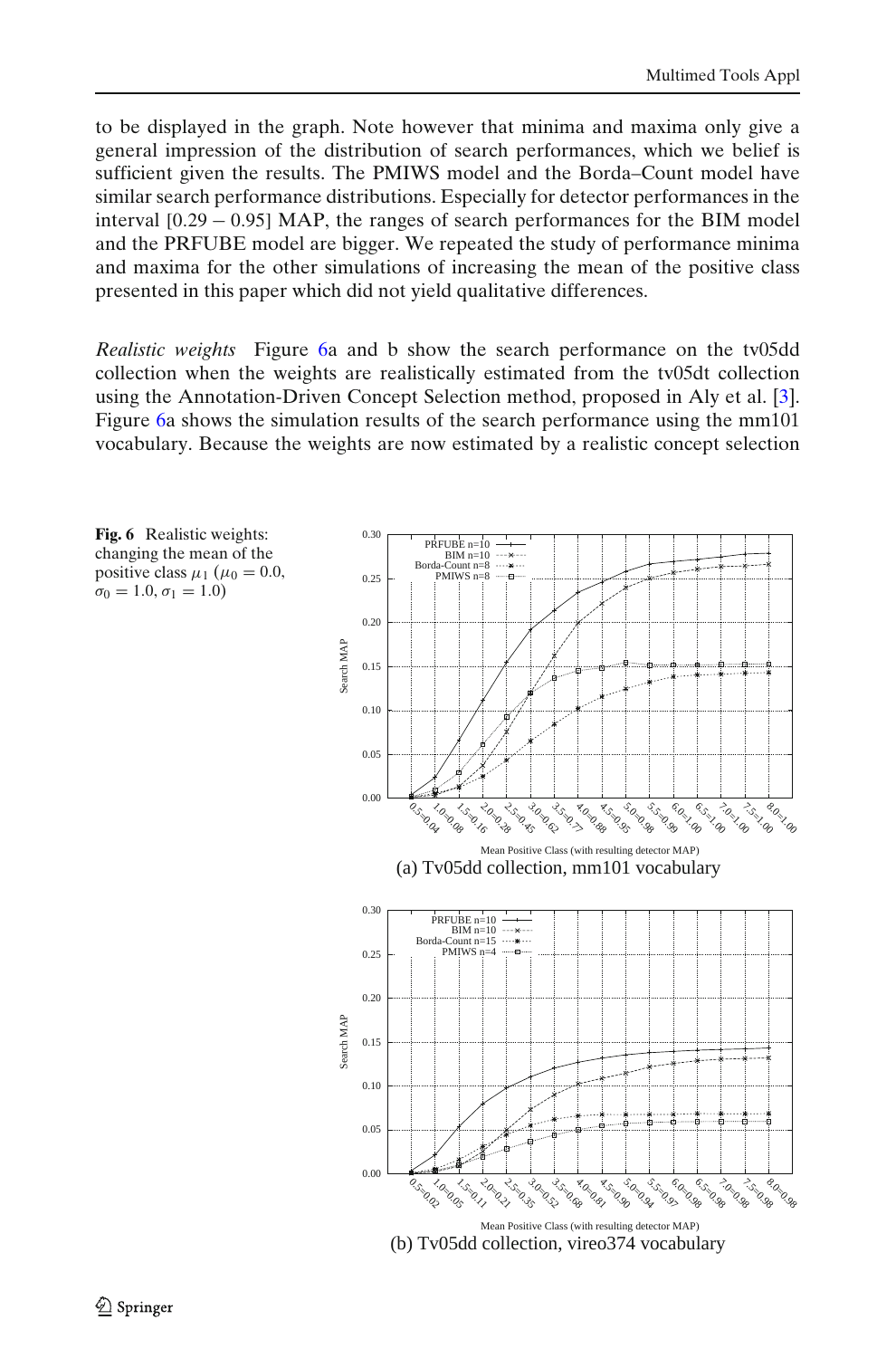<span id="page-16-0"></span>method, the search performance is lower for all retrieval models. The performance of the retrieval models relative to each other stays approximately the same.

Figure [6b](#page-15-0) shows the simulation results of the retrieval models using the vireo374 vocabulary. All models perform worse compared to the alternative of using the mm101 vocabulary. A likely explanation is that with a growing concept vocabulary the chance of selecting poor concepts—or setting wrong weights—increases.

# 5.3 Changing the standard deviation of the positive class

Figure [7a](#page-17-0) shows the results of changing the standard deviation of the positive class using oracle weight settings. We fix all other model parameters as follows:  $\mu_0 = 0$ ,  $\sigma_0 = 1$ ,  $\mu_1 = 3$ . An increase of the standard deviation of the positive class increases the uncertainty and therefore the difficulty of the search. Consequently, all retrieval models show a lower performance with an increasing standard deviation. The PMIWS model stabilizes at 0.05 MAP. The other three retrieval models Borda– Count, PRFUBE and BIM show a continuous performance loss. The retrieval model PRFBUE has the highest performance decrease but continues to show the best overall performance.

Figure [7b](#page-17-0) shows the increase of the standard deviation with weights from the realistic concept selection method. Here, PRFUBE stays around 0.03 MAP above all other retrieval models. The PMIWS model shows a worse performance than Borda– Count and BIM.

Figure [7c](#page-17-0) shows the result of changing the standard deviation of the positive class in the tv07d collection using oracle weights. The result is similar to the ones from the tv05d collection, see Fig. [7a](#page-17-0) and b. The PRFUBE performs best over the whole range of standard deviations, only this time the performance improvement compared to the next best model BIM is more distinct. The two confidence score dependent ranking functions PMIWS and Borda–Count show a similar performance over the changes of the standard deviation.

## 5.4 Changing the standard deviation of the negative class

Figure [8](#page-18-0) shows the results of changing the standard deviation of the negative class using oracle weight settings. We fix all other model parameters as follows:  $\mu_0 =$  $0, \mu_1 = 3, \sigma_1 = 1$ . Similar to the change of the standard deviation of the positive class, an increase of the standard deviation of the negative class increases uncertainty. The detector performance quickly decreases with an increasing standard deviation of the negative class. For example, a modest change of the standard deviation from  $\sigma_0 = 1$  to  $\sigma_0 = 1.5$  results in an absolute detector performance decrease of 0.43 (65%) relative). Similarly, the search performance of all retrieval models drops. All retrieval models except the PRFUBE model show a search performance of below 0.02 MAP for a standard deviation of  $\sigma_0 > 2$ . The search performance of the PRFUBE model decreases slower and reaches a search performance of 0.02 MAP at  $\sigma_0 = 3.5$ .

# 5.5 Sigmoid fitting

Figure [9](#page-18-0) shows the results of an increasing number of training examples *S* used in the fitting procedure for the posterior probability function. Here, we used the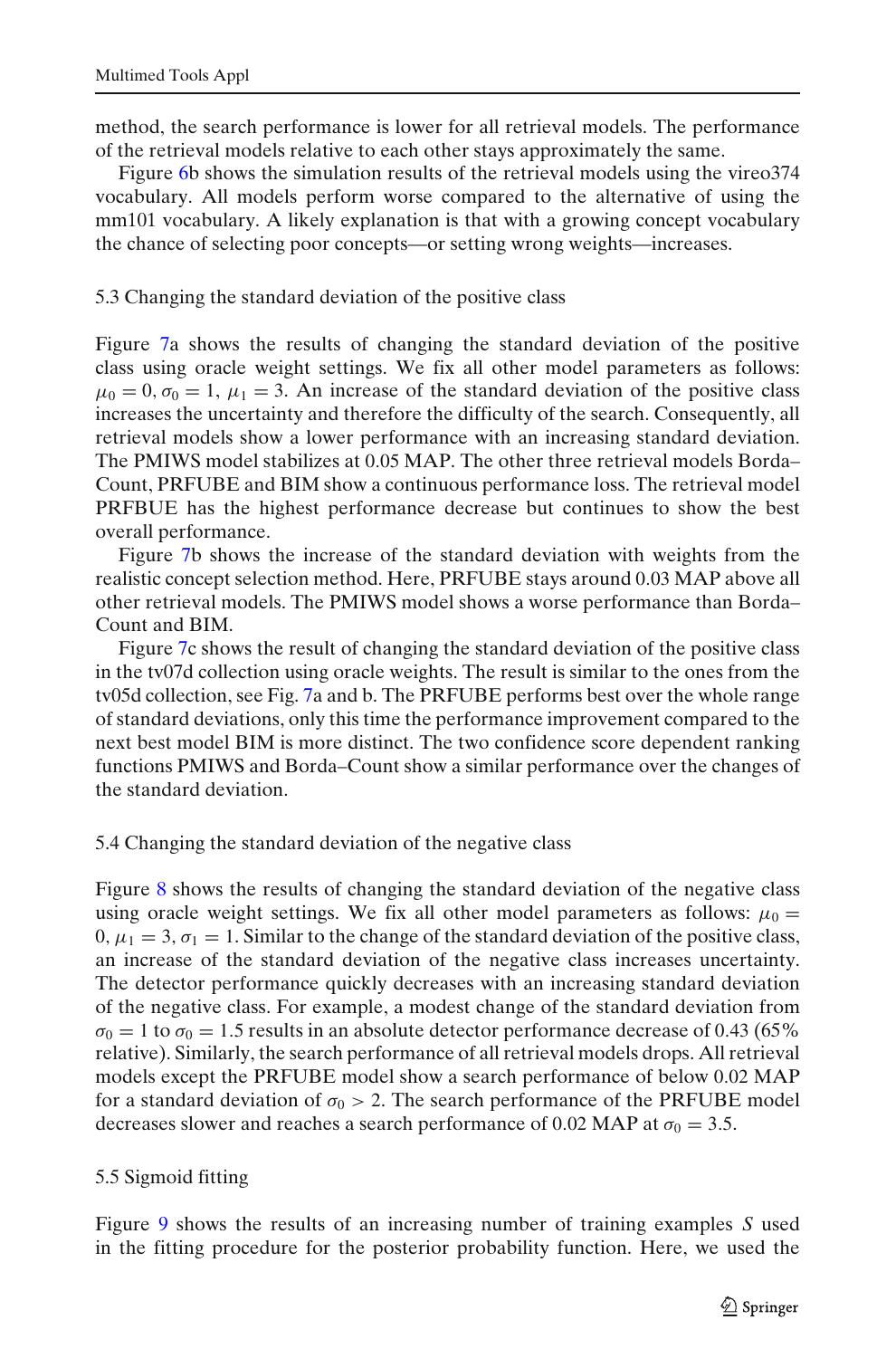

<span id="page-17-0"></span>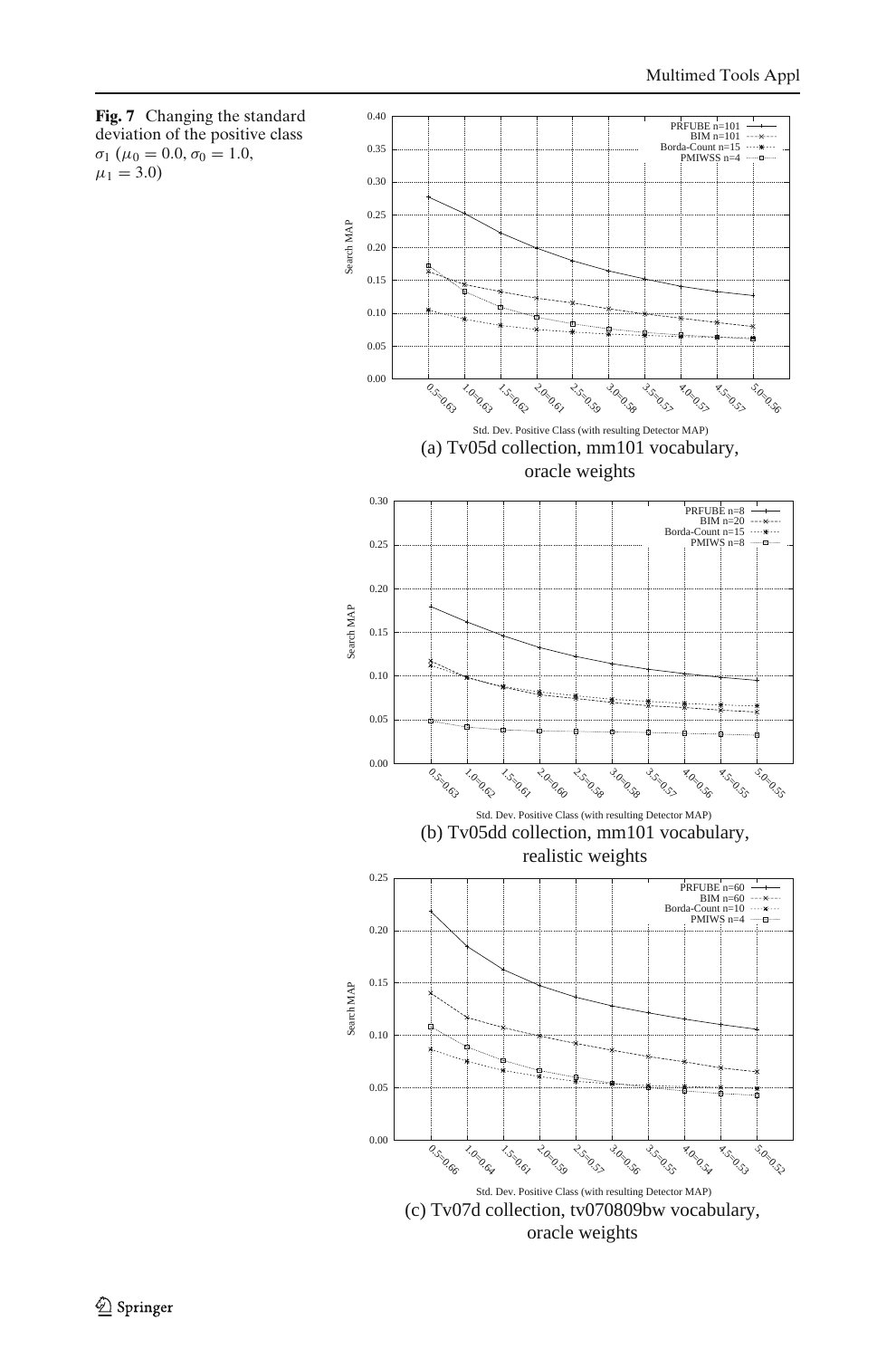<span id="page-18-0"></span>

mm101 vocabulary together with oracle concept weight settings. The x-axis shows the number of training examples *S* on a log-scale because smaller training sizes are of higher interest. Except of small random effects, the Borda–Count model shows constant performance because it does not depend on the probabilistic output.

For the BIM and PMIWS retrieval models the search performance decreases until a number of training example of  $S = 100$ . The reason is that for a small amount training examples of  $S = 5$  the minimum number of one positive training example over represents the positive class. Therefore, the posterior probabilities are strongly biased towards higher values and the posterior probabilities and the positive classifications rise. Because the false negatives are the biggest problem for the BIM model its performance decreases. The same holds for the PMIWS model because the ranking formula only considers the probability of concept occurrence in relevant shots, see [\[2\]](#page-24-0). With an increasing number of  $S > 100$  training examples this effect diminishes. The performance of the BIM and PMIWS models stabilizes



 $\mathcal{D}$  Springer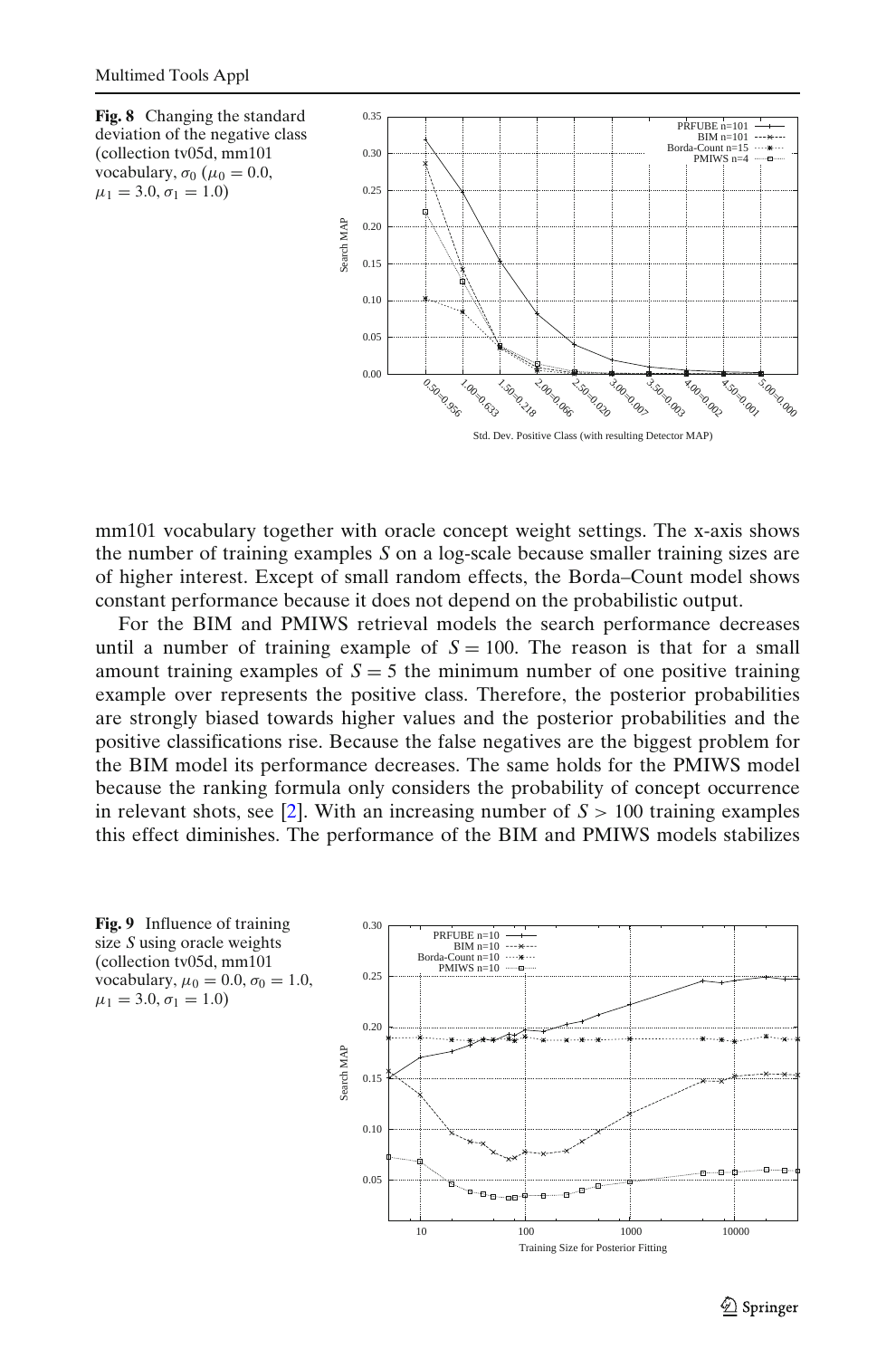<span id="page-19-0"></span>after  $S = 5,000$  because of increasingly accurate estimates of the parameters for the sigmoid function.

The PRFUBE improves its search performance linearly from 0.15 MAP using 5 training examples to 0.24 MAP with 5,000 examples. Beyond 5,000 samples it stays approximately constant. It is the positively affected by over-estimated posterior probabilities of a small training example size.

### 5.6 Predictive power of detector MAP

Figure 10 shows the scatter plot resulting from 200 random combinations of mean  $\mu_1$ and standard deviation  $\sigma_1$  of the positive class, with  $0.5 \leq \mu_1 \leq 8$  and  $0.5 \leq \sigma_1 \leq 5$ . We show the search performance of the PRFUBE model, since it performed best by the previous tests. The x-axis depicts the detector MAP and the y-axis depicts the search MAP. With a detector MAP of above 0.75 the detector MAP and the search MAP are strongly correlated. However, with a lower detector MAP the correlation decreases. For a detector performance between 0 and 0.40 MAP is the Pearson correlation of the search and detector performance only 0.50. The influence of this low correlation can be demonstrated with an example: at a detector performance of 0.16 MAP (which is the performance of best performing detectors at TRECVid), we measured a search performance of 0.07 MAP for detectors with  $\mu_1 = 1.46$  and  $\sigma_1$  = 1.06. However, we also measured a search performance of only 0.02 MAP for the same detector performance with  $\mu = 0.74$  and  $\sigma_1 = 1.76$ . This indicates that detector MAP, as currently used to measure the performance of detectors in TRECVid is not a good evaluation measure. A good detector does not only need sufficient MAP, it also needs a low standard deviation for the scores of the positive class.

### 5.7 Discussion

In Fig. [4](#page-13-0) we investigate the effects of concept detectors which get on average more confident about the correct occurrence of concepts. The PRFUBE combination model consistently performs best while the BIM model achieves approximately the

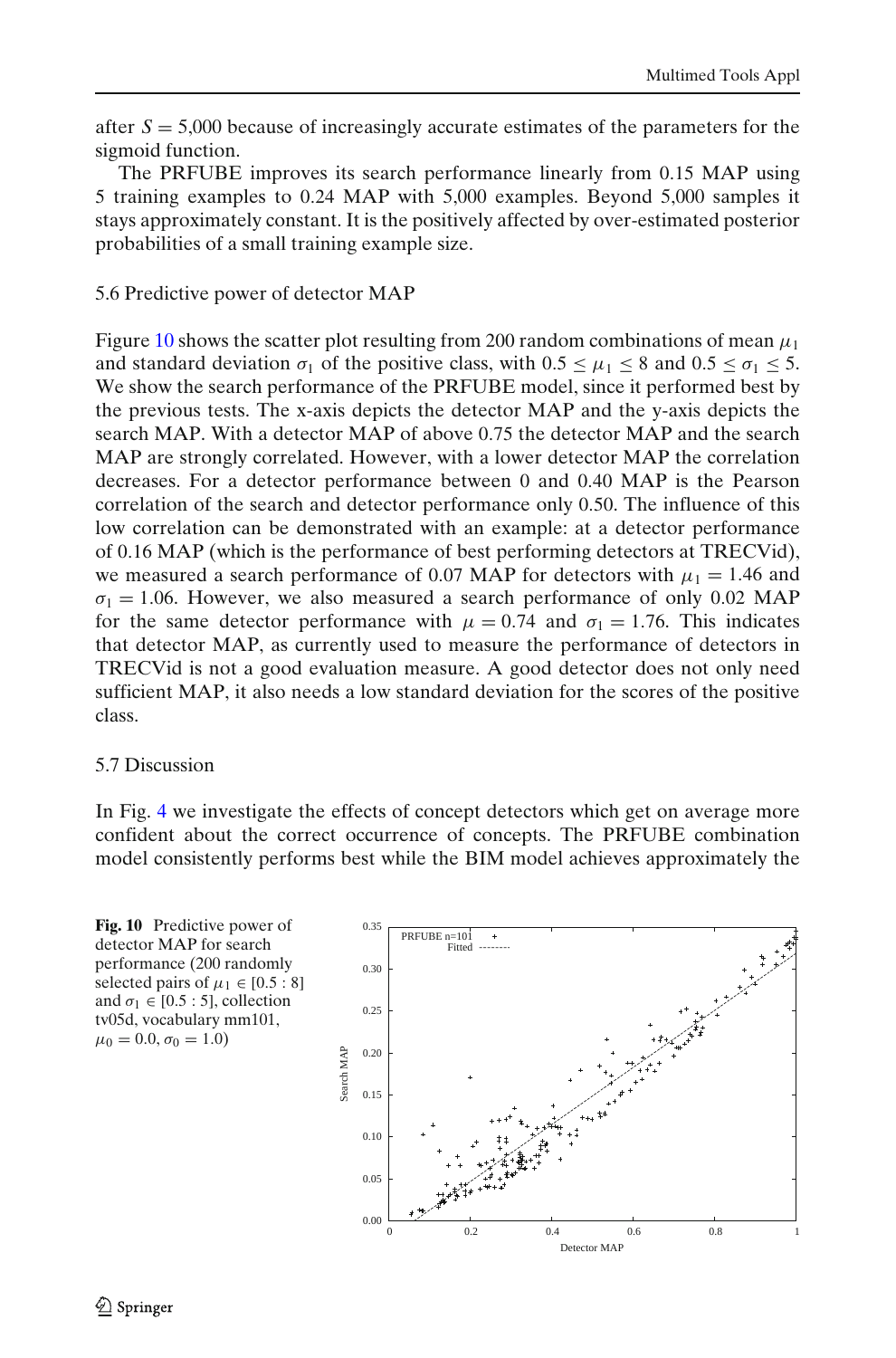<span id="page-20-0"></span>same performance after a slow start. The Borda–Count is often better than the BIM model in lower performance regions but stabilizes at a lower performance level when the detectors approach certainty. The PMIWS model can not gain as much performance from the increased detector performance. However, with a detector performance close to certainty it sometimes performs better than Borda–Count.

Using realistically estimated weights instead of oracle weights, see difference between Figs. [4](#page-13-0) and [6,](#page-15-0) shows that the concept selection and weighting method has a strong influence on the search performance. The relative performance difference of the retrieval models compared to oracle weights is in general stable, only the PMIWS model performs now worse than the Borda–Count model.

In Fig. [7](#page-17-0) we show that the increase of the standard deviation of the positive class decreases performance in all retrieval models. The effect of such an increase is that the distribution of confidence scores in the positive class is more extreme. In other words, the detectors emit for more shots either extremely high or low confidence score. As a result, the probability that a relevant shot in which a concept occurs is assigned a very low confidence score increases. This effect is also visualized in Fig. 11 which shows the expected detector precision and recall for the mm101 vocabulary with three different standard deviations. We see that the precision with a higher standard deviation is initially higher at lower recall levels. However, for higher recall levels this effect is reversed and an increasing number of shots with concept occurrences are not found among the first 2,000 shots.

The influence of an increasing standard deviation in the negative class causes higher detector performance and search performance decreases than for the change of the standard deviation of the positive class, see Fig. [8.](#page-18-0) With an increasing standard deviation of the negative class, a detector is increasingly confident about the absence of concepts in many shots. On the other hand, for other shots the detector has a high confidence about the occurrence of a concept where the concept actually does not occur. Figure [12](#page-21-0) shows the effect of changing the standard deviation of the negative class on the precision recall curve. Similar to the increase of the standard deviation in the positive class, the precision decreases with an increasing standard deviation of the negative class for low recall levels. However, additionally the precision at low recall levels also decreases quickly. The reason is that there are usually many more

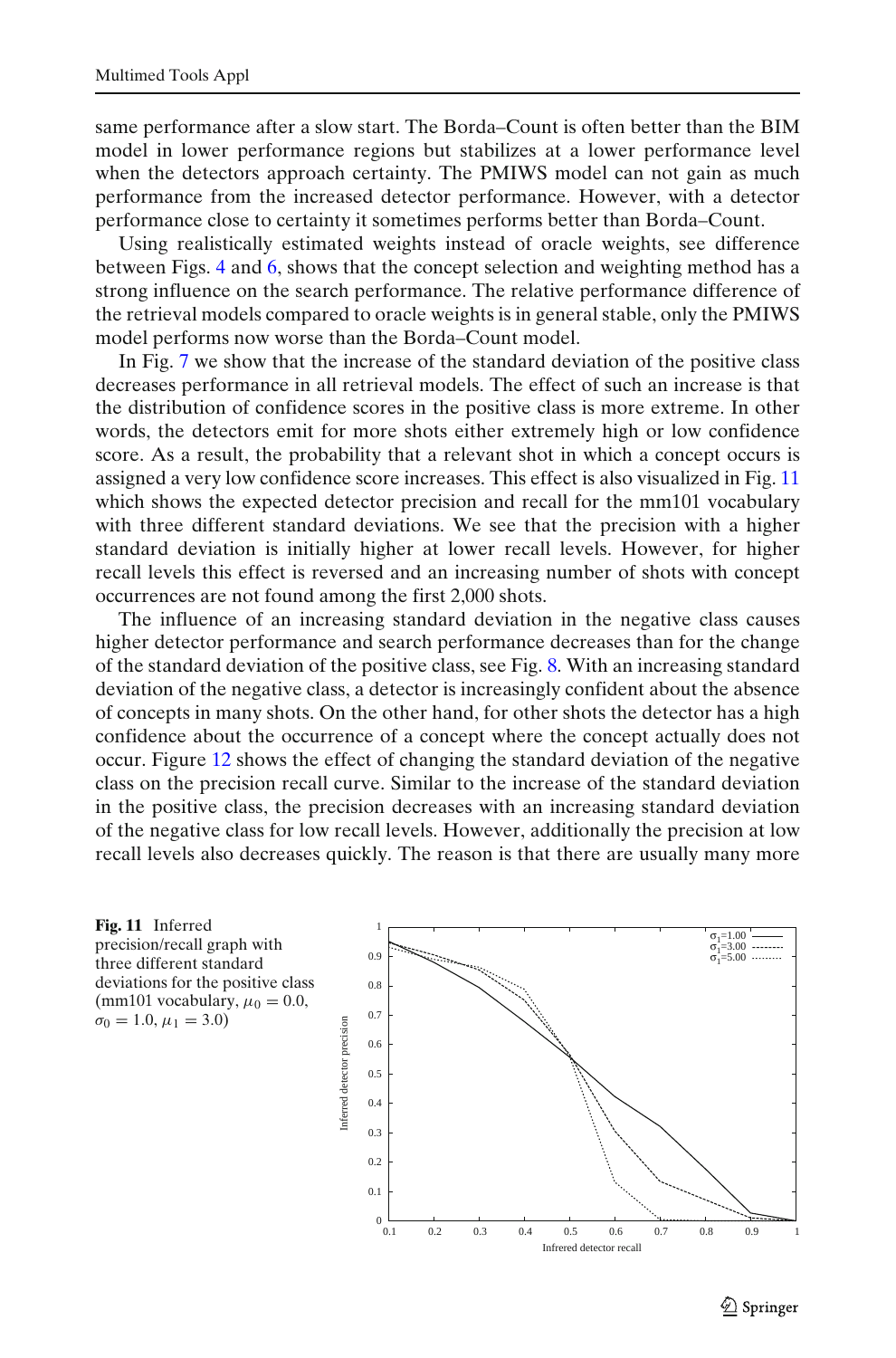<span id="page-21-0"></span>

shots in the negative class than in the positive class. Figure 13 shows the effect of this scenario for a single concept. Let us assume 1,000 shots in the positive class and 100,000 in the negative class. For the positive class in Fig. 13, we expect 50% of the shots to have a confidence score of  $\rho > 3$ , which are 5,000 shots, because of the cumulative distribution function of a Gaussian. For the negative class with standard deviation  $\sigma_0 = 1.5$  we expect 2.2% of the shots, which are roughly 2,200 shots, to have a confidence score  $o > 3$ . If we increase the standard deviation of the negative class to  $\sigma_0 = 2.0$ , the expected percentage of shots with  $\rho > 3$  increases to roughly 6.6% or 6,600 shots. Now, this triplication of negative shots with high confidence scores  $(o > 3)$  causes the precision to drop at lower recall levels. This effect is strengthened by an increasing ration of shots in the negative class to shots in the positive class.



 $\mathcal{D}$  Springer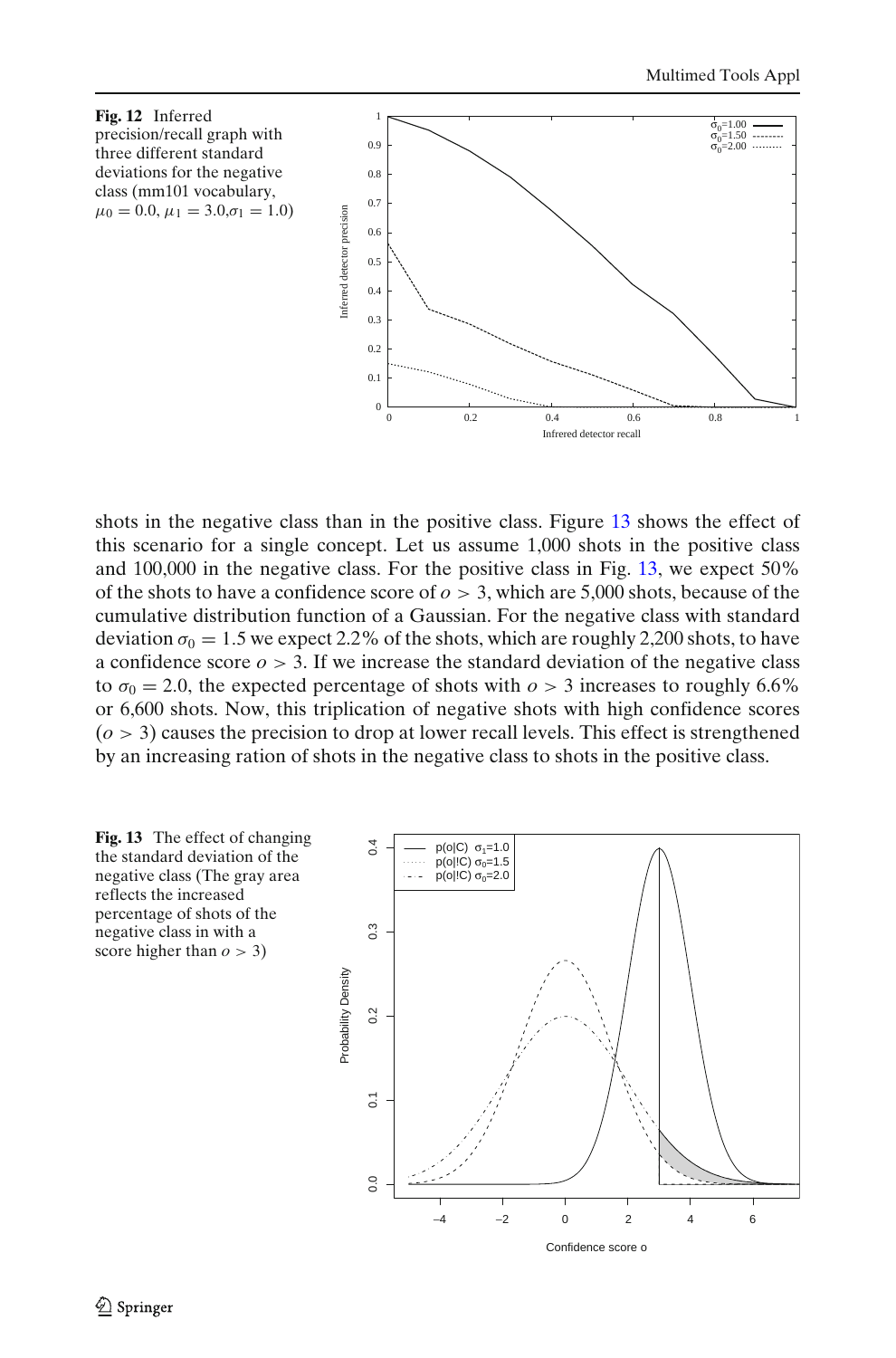<span id="page-22-0"></span>For the retrieval models which rely on a posterior probability measure (or a classification derived thereof), the number of training examples to fit the sigmoid function is of importance. From Fig. [9](#page-18-0) we see that with less than 5,000 samples fitting errors lead to performance decreases. However, beyond 5,000 samples the performance is stable.

Figure [10](#page-19-0) shows that the detector MAP is not always strongly correlated with the search performance and the correlation further decreases for a low detector MAP. A likely explanation is that the MAP measure for concept detectors does not capture the extremeness of the confidence scores. A detector with a high standard deviation emits for many shots in the positive class extremely high and low confidence scores. The shots with extremely high confidence scores cause the detector MAP to be high, since the MAP measure favors correctly highly ranked shots. On the other hand, many shots from the negative class will have higher confidence scores than those shots in the positive class with extremely low confidence scores and will therefore be ranked higher in the search rankings. This effect is also shown in Fig. [11.](#page-20-0)

### **6 Conclusions and future work**

This paper proposed a Monte Carlo Simulation approach to answer the following research questions: (1) *What is the impact of detector performance on the performance of concept-based retrieval engines, and* (2) *will these engines be applicable to reallife search tasks if detector performance improves in the future?* For the prediction we considered the mean average precision (MAP) of the search as a performance measure. We assume that a search performance of 0.20 MAP for a concept-based retrieval engine is sufficient for real-life applications, which is a performance often achieved by retrieval engines of participants of the TREC conference [\[13](#page-25-0)].

*Detector model* The proposed probabilistic model for the Monte Carlo Simulation consists of the parameters of two Gaussian distributions, a mean and a standard deviation for the positive and the negative class. This model was supported by empirical evidence of real detectors and related work  $[11]$  $[11]$  of general classifiers. We used equal parameter settings for all detectors, assuming detectors of similar discriminative power. While this is clearly not realistic, it allowed us to focus on the influence of the general detector performance. We step-wise modified the parameters of the model which allowed us to predict the expected search performance of retrieval engines for improving detector performance.

*Simulation setup* The experiments were carried out on the TRECVid 2005 and TRECVid 2007 development collections, where relevance and concept occurrences were known. We used three concept vocabularies: (1) the MediaMill vocabulary consisting of 101 concepts; (2) the Vireo vocabulary consisting of 374 concepts and (3) the concept vocabulary which resulted from a joint annotation effort during TREC-Vid 2007–2009 which consisted of 61 concepts. Furthermore, we investigated the influence of a concept selection and weighting method by comparing the following alternatives. First, we used an oracle concept selection and weighting method, which selected the concepts and their weights in hindsight, assuming the knowledge of the documents' relevance. Second, we used our previously proposed Annotation-Driven Concept Selection method [\[3](#page-24-0)] which realistically selected concepts. The detector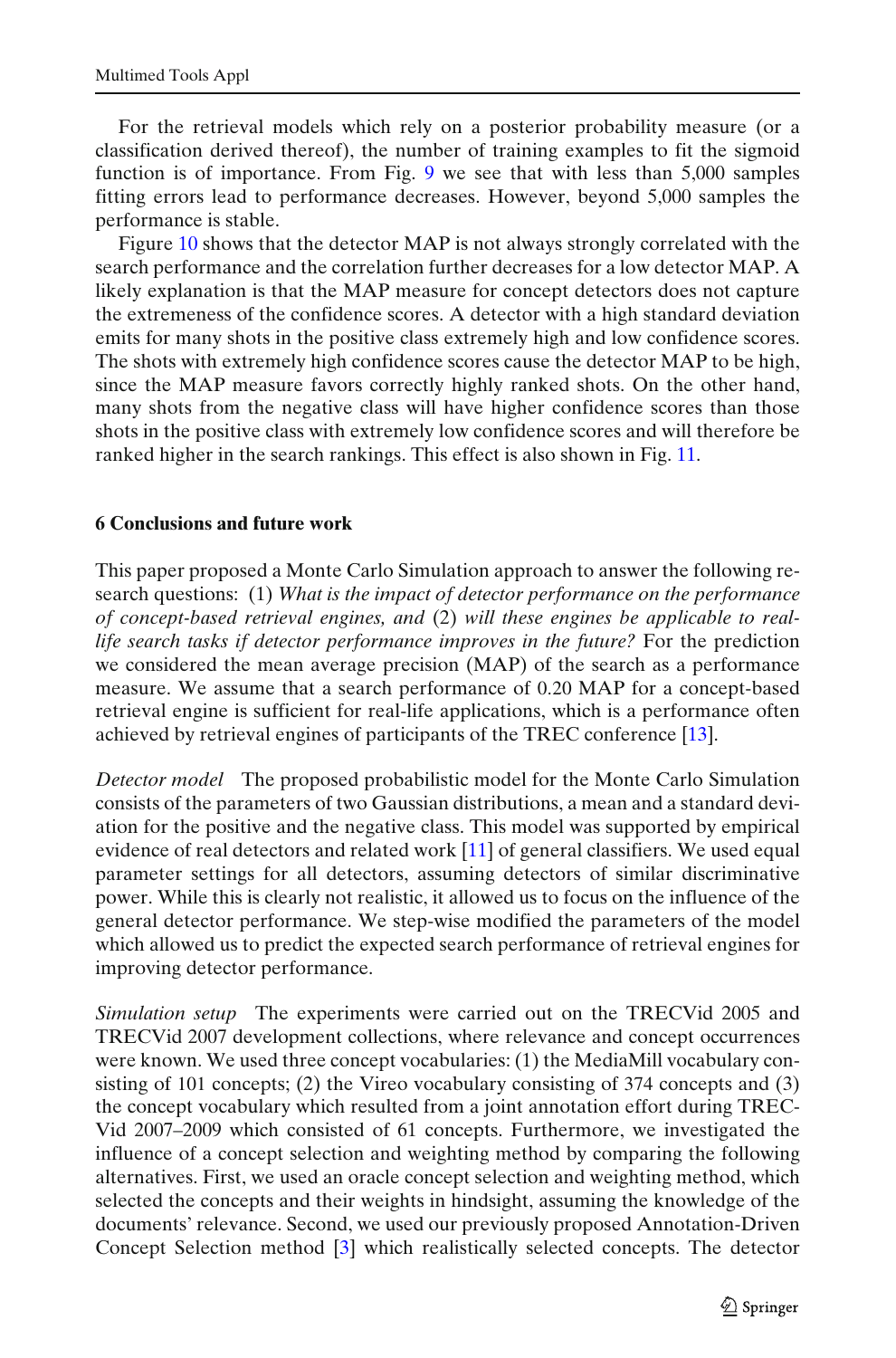scores were produced by our open source software detectsim<sup>4</sup> which simplifies the generation of reproducible detector simulations.

*Video shot retrieval* We investigated the change in search performance of four retrieval models when varying three different parameters of the detector model. The influence of each change is concluded in the following.

When increasing the mean of the positive class, we found that the two retrieval models based on concept-based document representations, the Binary Independence Model (BIM) [\[20](#page-25-0)] and Probabilistic Framework for Unobservable Events (PRFUBE) [\[2\]](#page-24-0). However, the search performance of BIM increases more slowly due to a high misclassification rate with low detector performance. The Borda– Count model [\[10](#page-25-0)], which is based on the ranks of confidence scores, first showed similar performance as BIM but reaches a lower search MAP. The Pointwise Mutual Information Weighting Scheme model [\[36](#page-26-0)] has a lower performance than the other models. PRFUBE is the first to achieve real-life sufficient performance under realistic weight settings with an approximate detector performance of 0.60 MAP, which is still far from perfect classification. The BIM model achieved the search performance of 0.20 MAP at a much higher detector performance of 0.88 MAP. Given our assumptions, we therefore conclude that retrieval models using concept-based document representations will be applicable to real-life applications once concept detectors reached a high performance level of 0.60 MAP.

The increase of the standard deviation of the positive class distinctly reduced the search performance of all retrieval models while detector performance was only affected slightly. From this we conclude that current retrieval models are sensitive to a higher variability of confidence scores in the positive class. An increase of the standard deviation of the negative class, resulted in a more distinct search performance reduction. The detector performance was also distinctly reduced. This effect was attributed to the fact that there are usually many more shots in the negative class and a higher standard deviation of this class resulted in many highly ranked false positives. We conclude that both, search and detector performance, are sensitive to changes in the standard deviation of the positive and the negative class.

Furthermore, we investigated the influence of fitting errors of the posterior probability function because of limited training examples. The Borda–Count model was unaffected because it only depends on the ranks of confidence scores. All other retrieval models showed decreased performance with less than 5,000 training examples.

*Predictive power of detector MAP* We also found that the MAP performance measure for concept detectors is not always a good indicator of the search performance. The increase of the standard deviation of the positive class caused a severe search performance decrease while the detector performance reduced only slightly.

*Future work* In this paper, we focused on modeling the influence of the independent distribution of confidence scores of concept detectors which is arguably their most important characteristic. Therefore, in the future we plan to further improve the

[<sup>4</sup>http://detectsim.sourceforge.net/](http://detectsim.sourceforge.net/)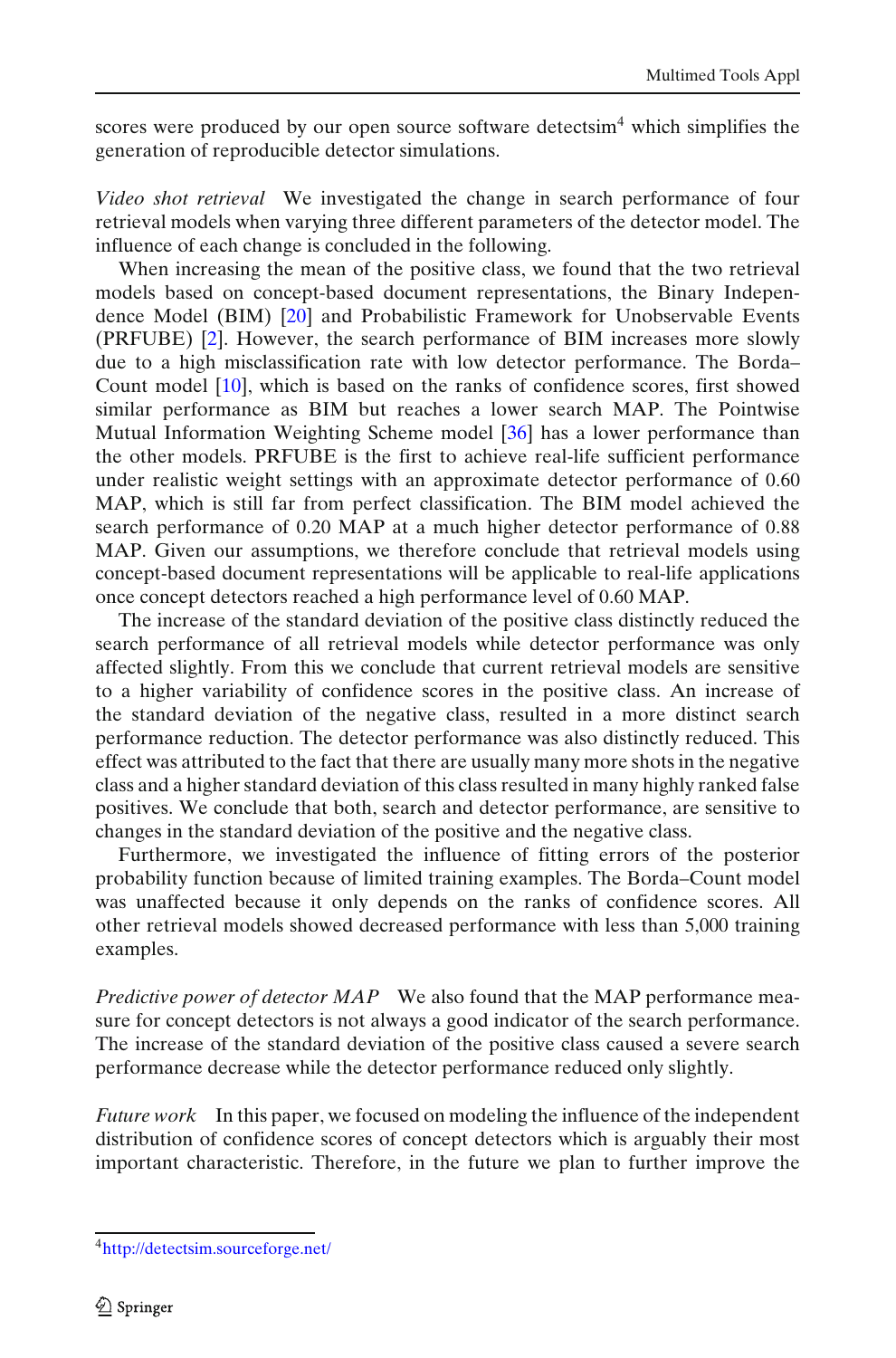<span id="page-24-0"></span>model's fit with reality by including dependencies among the confidence scores. Furthermore, we will investigate other measures for the detector performance which consider the overlaps of the distribution of confidence scores in the positive and negative class, such as the Kullback Leibner Divergence [4].

*Concluding remark* The simulation approach proposed in this paper can be used to evaluate retrieval models without the (immediate) need of real detector outputs. Since building concept detectors is a challenging task, this lowers the entry costs for new researchers interested in concept-based retrieval. Furthermore, the simulation allows predicting the development of the search performance of existing retrieval models under varying detector performance.

**Acknowledgements** This research was funded by the CTIT strategic research orientation Natural Interaction in Computer-mediated Environments  $(SRO-NICE)$ .<sup>5</sup> We want to thank the anonymous reviewers for their valuable feedback.

**Open Access** This article is distributed under the terms of the Creative Commons Attribution Noncommercial License which permits any noncommercial use, distribution, and reproduction in any medium, provided the original author(s) and source are credited.

# **References**

- 1. Aly R, Hiemstra D (2009) A simulator for concept detector output. Technical Report TR-CTIT-09-40, University Twente, Enschede. <http://eprints.eemcs.utwente.nl/16544/>
- 2. Aly R, Hiemstra D, de Vries AP, de Jong F (2008) A probabilistic ranking framework using unobservable binary events for video search. In: CIVR '08: proceedings of the international conference on content-based image and video retrieval. ACM, pp 349–358. ISBN 978-1-60558- 070-8. doi[:10.1145/1386352.1386398](http://dx.doi.org/http://doi.acm.org/10.1145/1386352.1386398)
- 3. Aly R, Hiemstra D, de Vries AP (2009) Reusing annotation labor for concept selection. In CIVR '09: proceedings of the international conference on content-based image and video retrieval, ACM. ISBN 978-1-60558-070-8
- 4. Arndt C (2001) Information measures: information and its description in science and engineering, Springer
- 5. Ayache S, Quénot G (2007) Evaluation of active learning strategies for video indexing. Signal Process Image Commun 22(7–8):692–704
- 6. Bather J (2000) Decision theory. An introduction to dynamic programming and sequential decisions. Wiley-interscience series in systems and optimisation. Wiley, West Sussex, England
- 7. Chang C-C, Lin C-J (2001) LIBSVM: a library for support vector machines. Software available at <http://www.csie.ntu.edu.tw/~cjlin/libsvm>
- 8. Christel MG, Hauptmann AG (2005) The use and utility of high-level semantic features in video retrieval. In: Image and video retrieval, vol 3568/2005. Springer, Berlin / Heidelberg, pp 134– 144. ISBN 978-3-540-27858-0. doi[:10.1007/1152634617.](http://dx.doi.org/10.1007/11526346) [http://www.springerlink.com/content/](http://www.springerlink.com/content/1mf31v38vgltkg1r/) [1mf31v38vgltkg1r/](http://www.springerlink.com/content/1mf31v38vgltkg1r/)

[<sup>5</sup>http://www.ctit.utwente.nl/research/sro/nice/](http://www.ctit.utwente.nl/research/sro/nice/)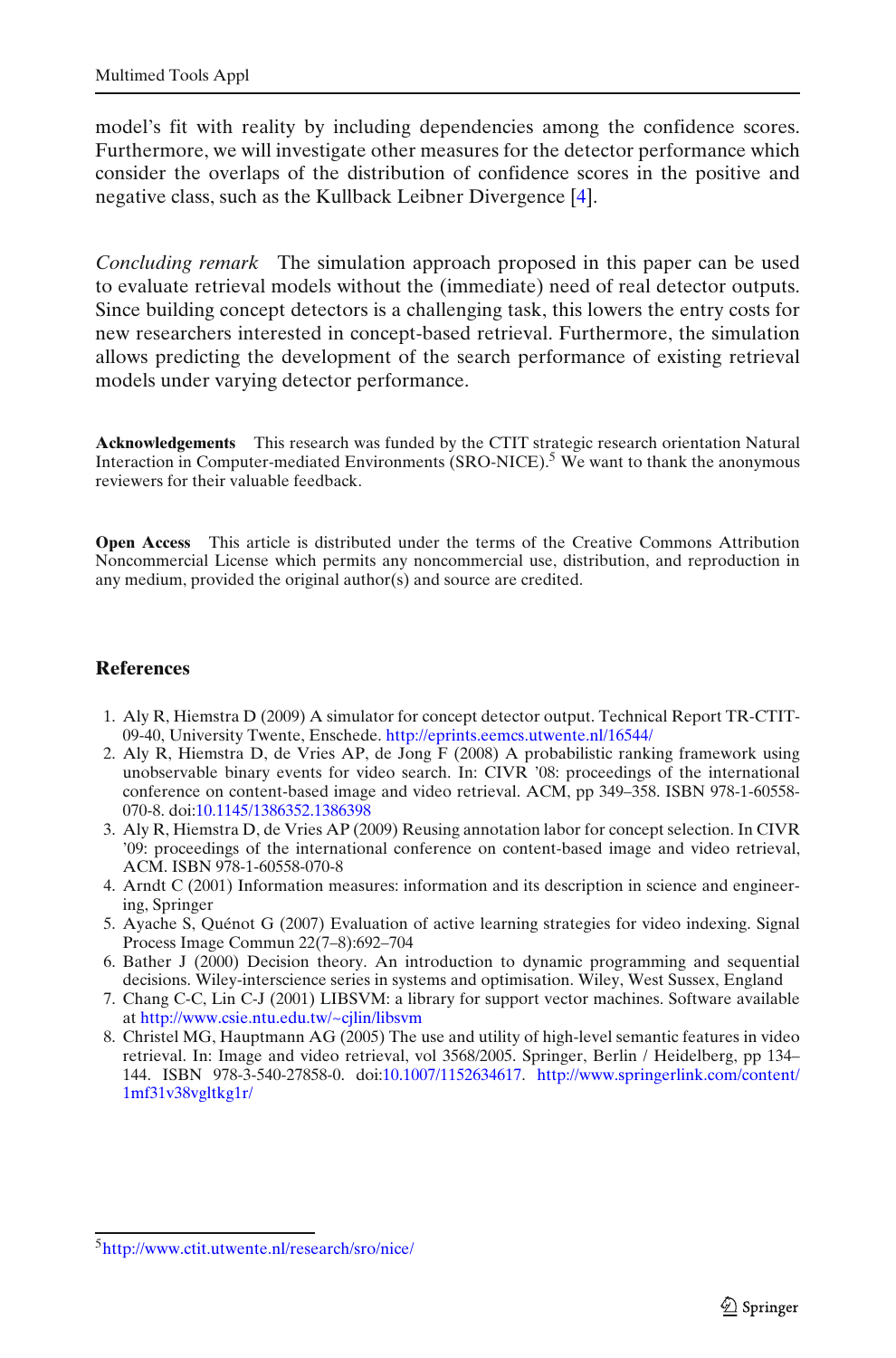- <span id="page-25-0"></span>9. Croft WB, Harding S, Taghva K, Borsack J (1992) An evaluation of information retrieval accuracy with simulated ocr output. In: In proceedings of the third annual symposium on document analysis and information retrieval, pp 115–126
- 10. Donald KM, Smeaton AF (2005) A comparison of score, rank and probability-based fusion methods for video shot retrieval. In: Image and video retrieval, vol 3568/2005. Springer, Berlin / Heidelberg, pp 61–70. ISBN 978-3-540-27858-0. doi[:10.1007/1152634610.](http://dx.doi.org/10.1007/11526346) [http://www.](http://www.springerlink.com/content/9jwatefm7p00dmkm/) [springerlink.com/content/9jwatefm7p00dmkm/](http://www.springerlink.com/content/9jwatefm7p00dmkm/)
- 11. Hastie T, Tibshirani R (1996) Classification by pairwise coupling. Technical report, Standford University and University of Torronto
- 12. Hauptmann AG, Yan R, Lin W-H, Christel M, Wactlar H (2007) Can high-level concepts fill the semantic gap in video retrieval? A case study with broadcast news. IEEE Trans Multimedia 9–5:958–966. doi[:10.1109/TMM.2007.900150](http://dx.doi.org/10.1109/TMM.2007.900150)
- 13. Hawking D (2000) Overview of the trec-9 web track. In: Voorhees EM, Harman DK (eds) NIST special publication 500-249: the ninth text retrieval conference (TREC 9), p 87
- 14. Jiang Y-G, Yang J, Ngo C-W, Hauptmann A (2010) Representations of keypoint-based semantic concept detection: a comprehensive study. IEEE Trans Multimedia 12(1):42–53. ISSN 1520-9210. doi[:10.1109/TMM.2009.2036235](http://dx.doi.org/10.1109/TMM.2009.2036235)
- 15. Lin H-T, Lin C-J, Weng R C (2007) A note on platt's probabilistic outputs for support vector machines. Mach Learn 68(3):267–276. ISSN 0885-6125 (Print) 1573-0565 (Online). doi[:10.1007/s10994-007-5018-6.](http://dx.doi.org/10.1007/s10994-007-5018-6.)<http://www.springerlink.com/content/8417v9235m561471/>
- 16. Metropolis N, Ulam S (1949) The monte carlo method. J Am Stat Assoc 44(247):335–341. ISSN 01621459. <http://www.jstor.org/stable/2280232>
- 17. Naphade M, Smith J, Tesic J, Chang S-F, Hsu W, Kennedy L, Hauptmann AG, Curtis J (2006) Large-scale concept ontology for multimedia. IEEE Multimedia 13(3):86–91. ISSN 1070-986X. doi[:10.1109/MMUL.2006.63](http://dx.doi.org/10.1109/MMUL.2006.63)
- 18. Platt J (2000) Advances in large margin classifiers, chapter probabilistic outputs for support vector machines and comparison to regularized likelihood methods. MIT Press, Cambridge, MA, pp 61–74
- 19. Press W, Teukolsky S, Vetterling W, Flannery B (1992) Numerical recipes in C, the art of scientific computing, 2nd edn. Cambridge University Press
- 20. Robertson SE, van Rijsbergen CJ, Porter MF (1981) Probabilistic models of indexing and searching. In: SIGIR '80: proceedings of the 3rd annual ACM conference on research and development in information retrieval. Butterworth & Co, Kent, UK, pp 35–56. ISBN 0-408-10775-8
- 21. Ross SM (2006) Introduction to probability models. Academic Press. ISBN 0125980620.
- 22. Sangswang A, Nwankpa C (2003) Justification of a stochastic model for a dc-dc boost converter. In: Industrial electronics society, 2003. IECON '03. The 29th annual conference of the IEEE, vol 2, pp 1870–1875. doi[:10.1109/IECON.2003.1280345](http://dx.doi.org/10.1109/IECON.2003.1280345)
- 23. Smeaton AF, Over P, Kraaij W (2006) Evaluation campaigns and trecvid. In: MIR '06: proceedings of the 8th ACM international workshop on multimedia information retrieval. ACM Press, New York, NY, USA, pp 321–330. ISBN 1-59593-495-2. doi[:10.1145/1178677.1178722](http://dx.doi.org/http://doi.acm.org/10.1145/1178677.1178722)
- 24. Smeaton AF, Over P, Kraaij W (2008) High level feature detection from video in TRECVid: a 5-year retrospective of achievements. In: Divakaran A (ed) Multimedia content analysis, theory and applications, Springer
- 25. Snoek CGM, Worring M (2007) Are concept detector lexicons effective for video search? In: 2007 IEEE international conference on multimedia and expo, pp 1966–1969. doi[:10.1109/ICME.2007.4285063](http://dx.doi.org/10.1109/ICME.2007.4285063)
- 26. Snoek CGM, Worring M (2009) Concept-based video retrieval. Found Trends Inf Retr 4(2):215– 322
- 27. Snoek CGM, Worring M, van Gemert JC, Geusebroek J-M, Smeulders AWM (2006) The challenge problem for automated detection of 101 semantic concepts in multimedia. In: Multimedia '06: proceedings of the 14th annual ACM international conference on multimedia. ACM Press, New York, NY, USA, pp 421–430. ISBN 1-59593-447-2. doi[:10.1145/1180639.1180727](http://dx.doi.org/http://doi.acm.org/10.1145/1180639.1180727)
- 28. Snoek CGM, van de Sande K, de Rooij O, Huurnink B, van Gemert J, Uijlings J, He J, Li X, Everts I, Nedovic V, van Liempt M, van Balen R, de Rijke M, Geusebroek J, Gevers T, Worring M, Smeulders A, Koelma D, Yan F, Tahir M, Mikolajczyk K, Kittler J (2009) The mediamill TRECVid 2009 semantic video search engine. In: Proceedings of the 9th TRECVid workshop, Gaithersburg, USA
- 29. Taylor JR (1996) An introduction to error analysis, 2 edn. University Science Books. ISBN 093570275X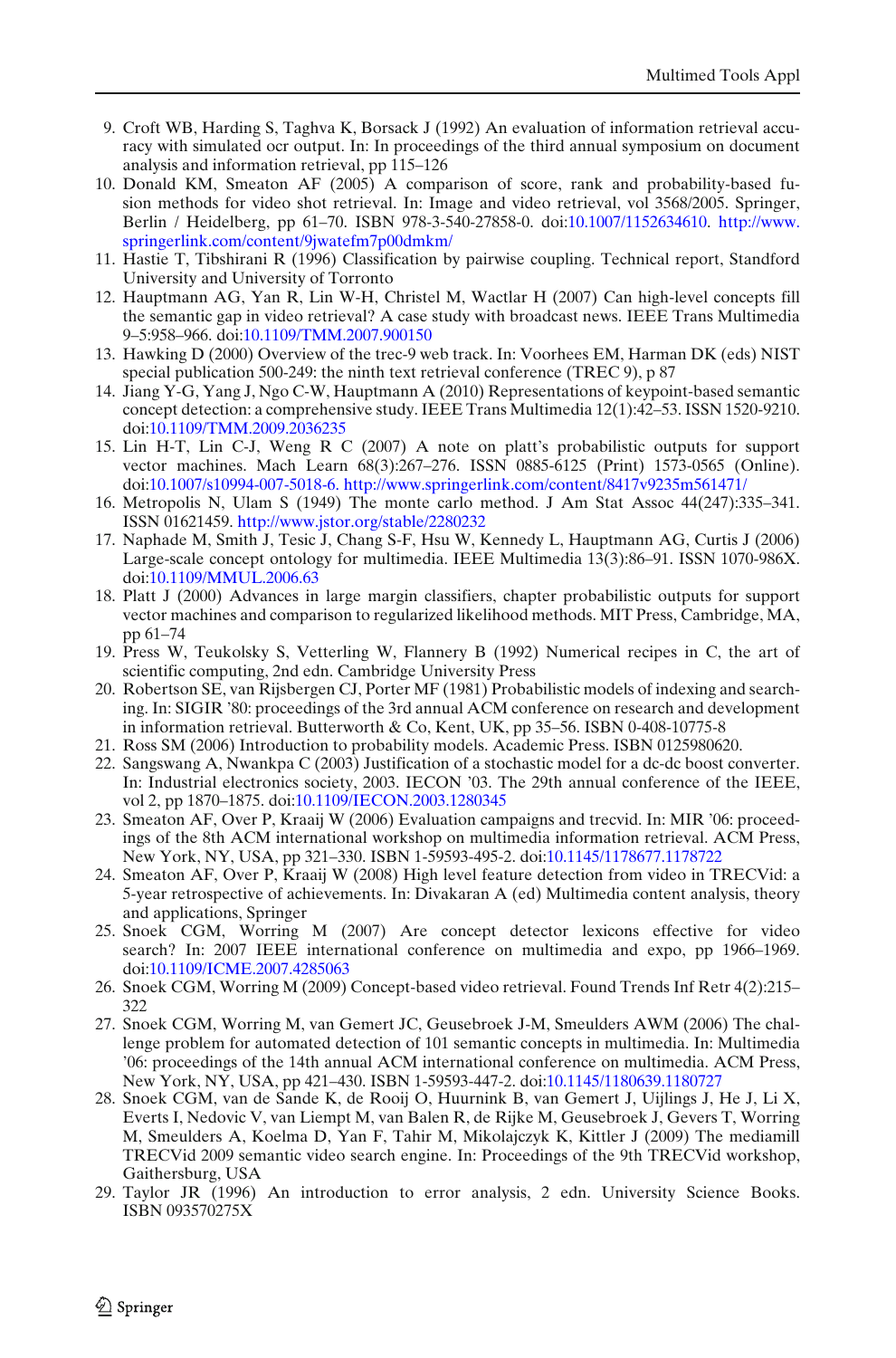- <span id="page-26-0"></span>30. Toharia P, Robles OD, Smeaton AF, Rodríguez A (2009) Measuring the influence of concept detection on video retrieval. In: CAIP 2009 - 13th international conference on computer analysis of images and patterns, Springer
- 31. Witbrock M, Hauptmann AG (1997) Speech recognition and information retrieval: experiments in retrieving spoken documents. In: In proceedings of the the DARAP speech recognition workshop 1997, pp 2–5
- 32. Yan R (2006) Probabilistic models for combining diverse knowledge sources in multimedia retrieval. PhD thesis, Canegie Mellon University
- 33. Yan R, Hauptmann AG (2003) The combination limit in multimedia retrieval. In: Multimedia '03: proceedings of the eleventh ACM international conference on multimedia. ACM, New York, NY, USA, pp 339–342. ISBN 1-58113-722-2. doi[:10.1145/957013.957086](http://dx.doi.org/http://doi.acm.org/10.1145/957013.957086)
- 34. Yan R, Hauptmann AG (2007) A review of text and image retrieval approaches for broadcast news video. Inf Retr 10(4–5):445–484. ISSN 1386-4564 (Print) 1573-7659 (Online). doi[:10.1007/s10791-007-9031-y.](http://dx.doi.org/10.1007/s10791-007-9031-y.)<http://www.springerlink.com/content/r742245481q23631/>
- 35. Yang J, Hauptmann AG (2008) (Un)reliability of video concept detection. In: CIVR '08: proceedings of the 2008 international conference on content-based image and video retrieval. ACM, New York, NY, USA, pp 85–94. ISBN 978-1-60558-070-8. doi[:10.1145/1386352.1386367](http://dx.doi.org/http://doi.acm.org/10.1145/1386352.1386367)
- 36. Zheng W, Li J, S, Z, Lin F, Zhang B (2006) Using high-level semantic features in video retrieval. In: Image and video retrieval, vol 4071/2006. Springer, Berlin / Heidelberg, pp 370–379. ISBN 978-3-540-36018-6. doi[:10.1007/11788034\\_38](http://dx.doi.org/10.1007/11788034_38)



**Robin Aly** recently received his PhD from the University of Twente in the Netherlands. His thesis is entitled Modeling Representation Uncertainty in Concept-based Multimedia Retrieval. He contributed to over 15 research papers. His research interests include formal models of information retrieval, modeling uncertainty in information retrieval, and multimedia retrieval. He was involved in the organization of the Dutch Belgium Information Retrieval workshop 2009 and in the program committee of several international conferences.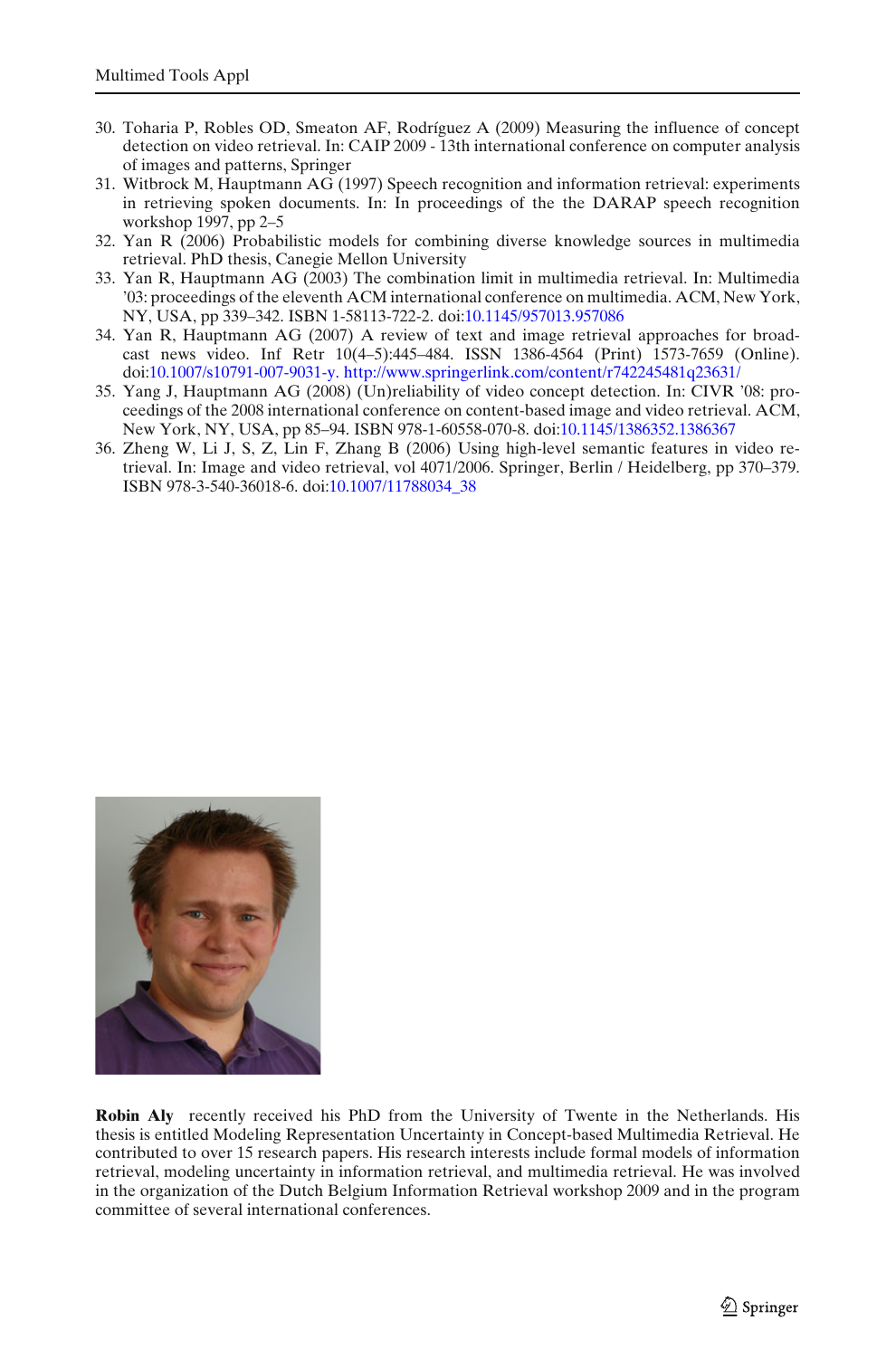

**Djoerd Hiemstra** is associate professor at the database group of the University of Twente in the Netherlands. He wrote an often cited PhD thesis on language models for information retrieval and contributed to over 140 research papers in the field of information retrieval. His research interests include formal models of information retrieval, multimedia retrieval, federated retrieval, and XML retrieval. He was involved in the local organization of the ACM SIGIR 2007 conference in Amsterdam, and in the organization of several workshops including editions of the Dutch–Belgian Information Retrieval workshop series. Djoerd has been involved in various national and international research projects, and was awarded a prestigious Netherlands Organization for Scientific Research (NWO) Vidi grant. For more information, see: <http://www.cs.utwente.nl/~hiemstra/>



**Franciska de Jong** is full professor of language technology at the University of Twente since 1992. She is also affiliated to the Erasmus University in Rotterdam, where she is managing director of the Erasmus Studio. She studied Dutch language and literature at the university of Utrecht, did a PhD track in theoretical linguistics and started to work on language technology in 1985 at Philips Research where she worked on machine translation. Currently, her main research interest is in the field of multimedia indexing, text mining, semantic access, cross-language retrieval and the disclosure of cultural heritage collections (in particular spoken audio archives), and she coordinates a research programme in this area within the Human Media Interaction group. She is frequently involved in international programme committees, expert groups and review panels, and has initiated a number of EU-projects. In 2001–2003 she was a member of the EU/NSF 'spoken word archives' working group. She is project leader of the MultimediaN-project on semantic multimedia access (2004–2009), principal investigator of the NWO-CATCH project CHoral (2006–2010) and coordinator of IST project PuppyIR (2009–2012). Since 2008 she is a member of the Governing Board of the Netherlands Organization for Scientific Research (NWO).